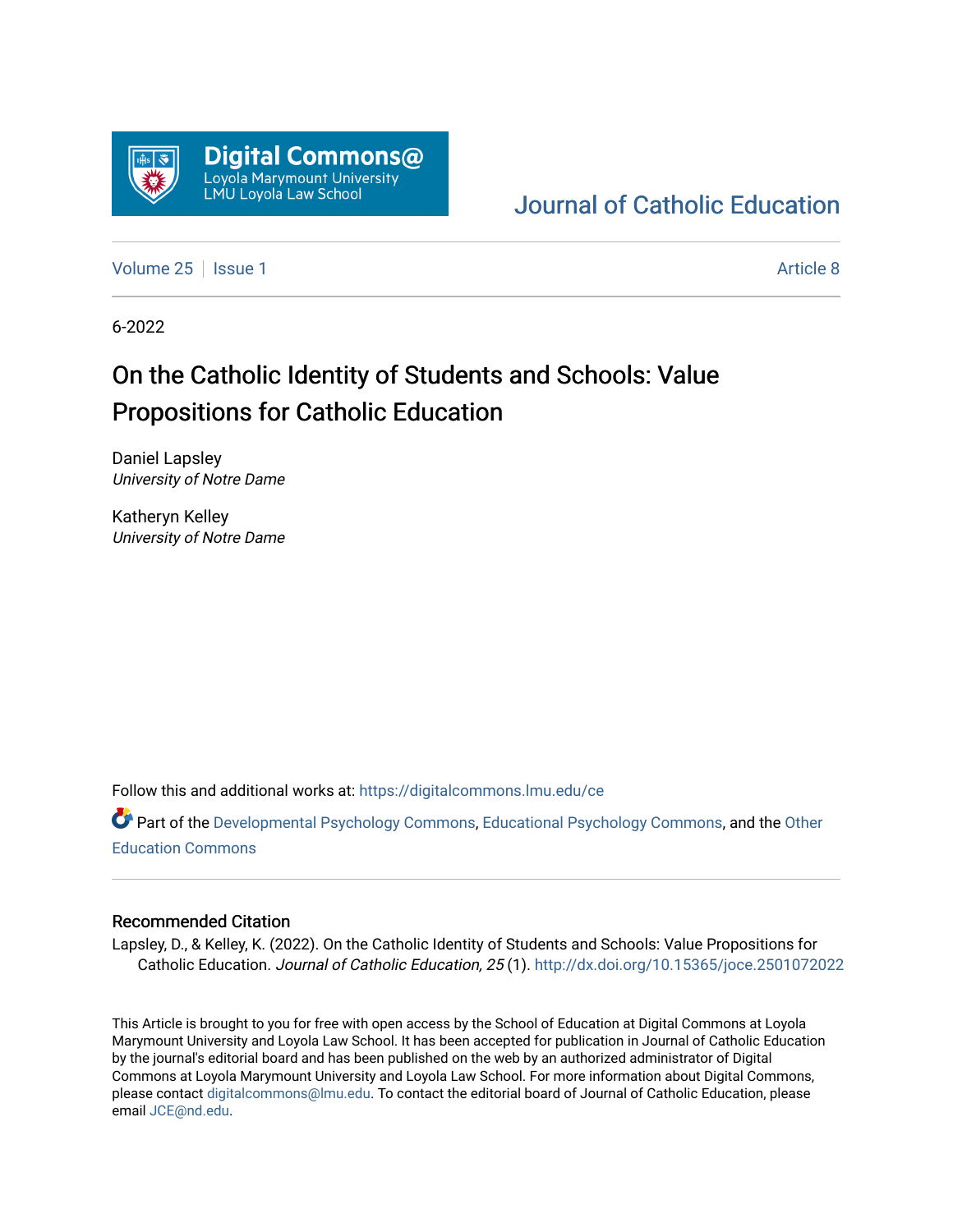*Journal of Catholic Education* Spring 2022, Volume 25, Issue 1, 159[-177](#page-19-0) This work is licensed under CC BY 4.0.  $\left(\overline{\mathbf{e}}\right)\left(\overline{\mathbf{f}}\right)$ <https://doi.org/10.15365/joce.2501072022>



# **On the Catholic Identity of Students and Schools: Value Propositions for Catholic Education**

Daniel Lapsley<sup>1</sup> and Katheryn Kelley<sup>1</sup>

**Abstract:** The Catholic school sector is under significant stress with declining enrollments and schools closing in virtually every diocese in the United States. This paper examines two value propositions for Catholic education. One is its role in providing foundational support for the development of a personal, chosen religious-spiritual identity across the life course. The second is the contribution of Catholic education to moral-character formation. Both propositions are relatively underdeveloped. The question of students' personal spiritual identity is overshadowed by the understandable concern with the Catholic identity of schools. The question of moral-character formation is subsumed by catechesis and liturgy but is often remanded to the hidden curriculum. We argue that Catholic education can make a powerful claim on parents and students to the extent that explicit attention is drawn to religious-spiritual identity and moral-character formation. Several features of the Catholic school advantage with respect to school ethos can be recruited to this end. Directions for future research are noted.

**Keywords:** identity, youth, individuation, development, religiosity, spirituality

The Catholic school sector is under significant stress with declining enrollments and schools<br>closing in virtually every diocese in the United States, with nearly 100 school closures each<br>year (National Catholic Education he Catholic school sector is under significant stress with declining enrollments and schools closing in virtually every diocese in the United States, with nearly 100 school closures each year (National Catholic Education Association [NCEA], [2022\)](#page-17-0). This stress is most evident in charter schools has confronted parents and educators with a value proposition with respect to the

<sup>1</sup> University of Notre Dame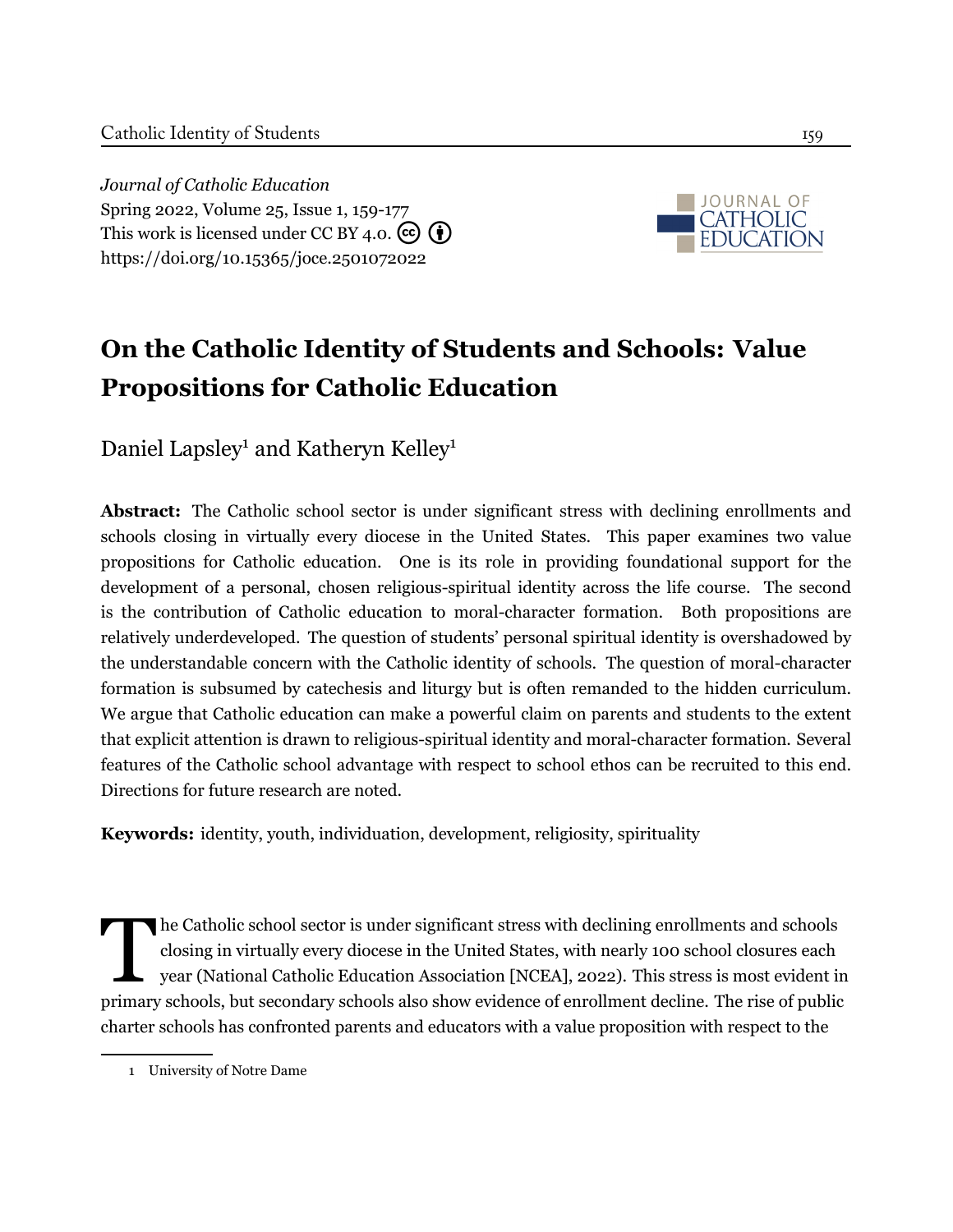Catholic school option: Why should it be the preferred option? Why is it distinctive? What would justify tuition when tax supported public options are available?

In this paper we argue that the Catholic identity of students and their moral-character formation are two strong value propositions for Catholic education, and that both are relatively underdeveloped topics that require better specification and more extensive research. Although there is extensive discourse on the Catholic identity of *schools*, we argue that something more is required that addresses the religious identity and moral formation of *students*. After highlighting the importance of Catholic identity for schools, we review recent evidence on the religiosity of youth who attend Catholic schools and urge a developmental perspective to better understand these trends. This perspective underscores the need to consider broader contextual influences on youth spirituality beyond the narrow confines of the school proper, but it also draws attention to salutary features of the effective Catholic high school for laying the foundation for enduring Catholic spiritual identity.

We next take up the second value proposition that Catholic schools teach important values and provide a rich context for moral-character formation. This objective is shared with good education generally and, indeed, has close counterparts in public education [\(Arthur](#page-14-0) et al., [2017](#page-14-0)). If there is a distinct Catholic school advantage with respect to moral formation then it requires better articulation in order to support the value proposition of why Catholic education should be a preferred option.

## **Catholic Identity of Schools**

Much of the recent discourse on Catholic education has focused on how to describe and assure the Catholic identity of schools (Alvis & [Lamothe,](#page-14-1) [2016](#page-14-1); [Buetow](#page-14-2), [1988;](#page-14-2) [Schuttloffel,](#page-18-0) [2012;](#page-18-0) [Stabile,](#page-18-1) [2002](#page-18-1); [Youniss](#page-19-1) et al., [2000\)](#page-19-1), including schools of higher education ([Estanek](#page-15-0) et al., [2006\)](#page-15-0). Its fundamental importance is affirmed by authoritative teachings of the Holy See and various episcopal conferences (USCCB, [1972](#page-19-2); Miller [2006](#page-16-0)). The Sacred Congregation for Catholic Education ([1977\)](#page-17-1) noted, for example, the essential service that Catholic schools perform for the church and how it contributes to its saving mission for education of the faithful (pp. 8, 15). In the 1997 document *The Catholic School on the Threshold of the Third Millennium*, Cardinal Prefect Laghi underscored the ecclesial identity of the Catholic school and its role "at the heart" of the church's evangelizing mission (p. 11). "By reason of its identity, therefore, the Catholic school is a place of ecclesial experience which is molded in the Christian community" (p. 12). Consequently, there must be "a clear realization of the identity of the Catholic school and the courage to follow all of the consequences of its uniqueness" (p. 66).

Given its centrality in church teaching, it is perhaps not surprising that Catholic identity was acknowledged as a pressing concern facing Catholic schools in a national survey of pastors in the

160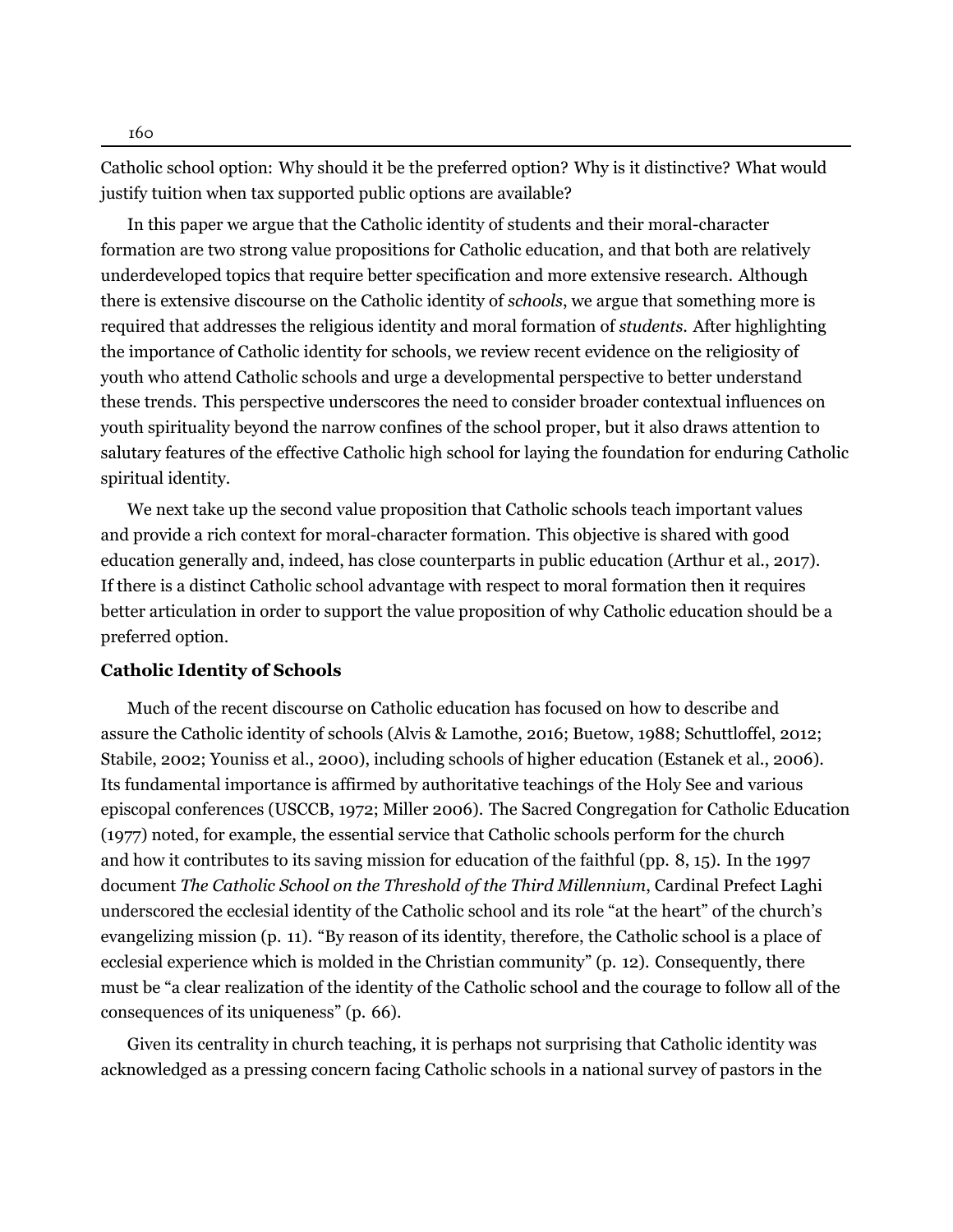United States [\(Nuzzi et al.,](#page-17-2) [2008](#page-17-2)). It has attracted important work on the articulation of Catholic identity standards for Catholic elementary and secondary schools and also efforts to measure its various components. For example, the Center for Catholic School Effectiveness ([2012](#page-14-3)) developed three standards around mission and identity in its National Standards and Benchmarks for Effective Catholic Elementary and Secondary Schools. An excellent Catholic school, according to these standards, is guided by a clear, publicly disseminated mission statement that embraces a Catholic identity (Standard 1), provides a "rigorous academic program for religious studies and catechesis in the Catholic faith" (Standard 2), and provides "opportunities outside the classroom for student faith formation, participation in liturgical and communal prayer, and action in the service of social justice" (Standard 3). In other words, the Catholic faith must be visibly known, explicitly taught, and widely implemented in schools that strongly identify with the Catholic mission.

Core constituent elements of Catholic identity were also targeted for comprehensive assessment by [Nuzzi and Holter](#page-17-3) [\(2010](#page-17-3)). In their view, Catholic schools are distinctly: *Christian* (constant reference to the Gospels and the salvific mission of Jesus), *Sacramental* (marked by comprehensive liturgical life that follows the rhythm of the liturgical year), *Canonical* (maintains a strong relationship with the local Bishop), *Ecclesiological* (contributes to the common good through works of charity, justice, and service), *Catechetical* (the religious education is conducted by certified catechists with approved texts), and *Educational* (offers a rigorous academic curriculum as required by Canon Law [Canon 806.2]), among other elements.

## **Catholic Identity of Students?**

Cultivating and maintaining the Catholic identity of schools, then, is a fundamental concern of the field of Catholic education. What about the Catholic identity of *students*? This question is not addressed nearly as frequently or as urgently as the Catholic identity of schools. It is assumed that Catholic education will rub off on students in a way that makes a discernible difference to their academic, moral, and spiritual formation. Catholic education should bring value-added considerations (compared to public options), perhaps because it teaches the whole child and imbues students with a moral compass that orients toward faith-inspired values.

As a result, students who are products of schools with a strong Catholic identity should come to possess certain qualities. In addition to academic benefits we expect students to exhibit a commitment to the Christian journey of faith in the Catholic tradition, a lively spiritual and religious life actively practiced, a moral character structured around important virtues, and an informed conscience that carries the Cross to the public sphere as engaged citizens who care about social justice, the common good, and the quality of civic life. Insofar as the very mission of Christian education is to "teach doctrine, to build community, and to serve" (USCCB, [1972](#page-19-2), p. 33), it is expected that students who graduate from Catholic schools will bear a distinctive mark of religious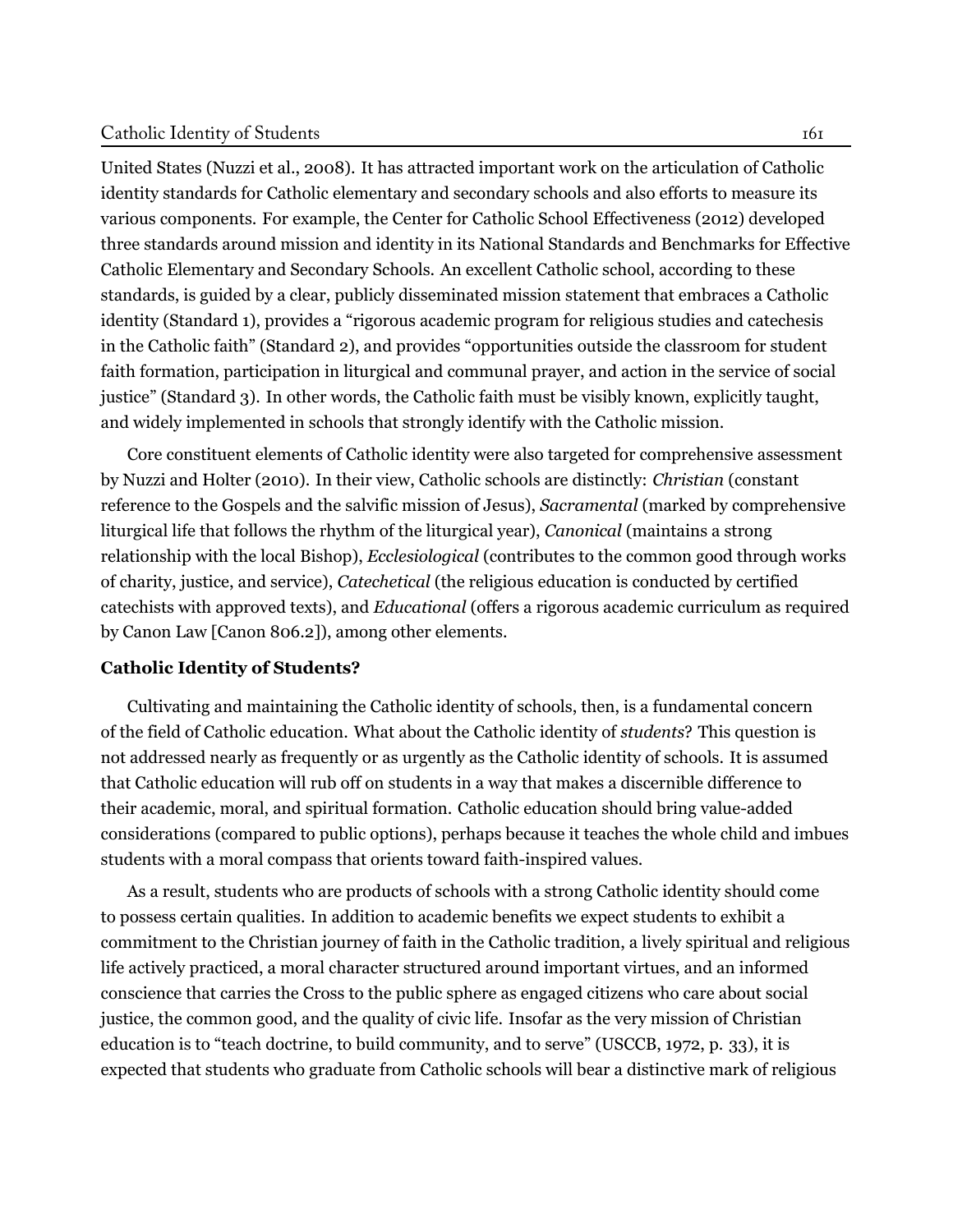and moral formation that endures and is manifested in service to church and community.

## **First Value Proposition: Catholic Identity of Students**

Are there empirical grounds for thinking that Catholic education leaves a distinctive mark on the religious formation of youth? There is some encouraging evidence from several decades ago. [Sander](#page-17-4) ([2001](#page-17-4)) showed, for example, using 1988 and 1989 data from the National Opinion Research Center's General Social Survey, that respondents who attended Catholic schools were more likely to pray daily, attend church more often, and retain a Catholic identity as adults, especially respondents with more years of Catholic education (9-12 years).

Yet more recent research from the robust National Study of Youth and Religion [NSYR] [\(Smith](#page-18-2) [& Snell](#page-18-2), [2009](#page-18-2); [Smith et al.](#page-18-3), [2014\)](#page-18-3) should give Catholic educators pause. According to Smith and colleagues [\(2014\)](#page-18-3), the study found that "the effects of attending a Catholic high school and belonging to a youth group on religious faith and practice in emerging adulthood are mixed, modest and a bit complicated" (p. 232). By the time Catholic youth enter emerging adulthood they tend to lag behind non-Catholic peers on a range of religiosity indicators (e.g., attending services, frequency of prayer, affirming that religion is important in their lives) and attending Catholic high school does not seem to stop the slide. Nevertheless, teenagers who attend Catholic schools are more religious than their Catholic peers who attend other types of schools, most likely because religious observance — including prayer, catechesis, and attending liturgical services — are woven into the fabric of the school day.

Yet, as [Smith et al.](#page-18-3) ([2014](#page-18-3)) point out, "this difference disappears in the transition to emerging adulthood so that five years down the road the two groups are approximately equally likely to attend Mass regularly, pray often, and consider religion very important" (p. 252). Put differently, the adolescent Catholic school advantage in religiosity over Catholic youth who attend other schools is not sustained in the years following high school graduation.

Moreover, even the Catholic school advantage in religiosity observed during adolescence and emerging adulthood may be an artifact of selection effects; insofar as the direct relationship between Catholic schooling and adolescent religiosity washes out once parents' level of religiousness is accounted for [\(Uecker](#page-18-4), [2009\)](#page-18-4). Hence, "the higher levels of religiousness of Catholic-schooled young people, both as teens and in emerging adulthood, are driven more by Catholic schools' selection of highly religious teenagers than by their direct impact on teenage and emerging adulthood religiousness" (Smith et al., [2014,](#page-18-3) p. 247).

These findings are derived from the analysis of continuous variables in the NSYR data, and at first glance would seem to undermine a strong claim for a Catholic school advantage for inducing youth into lifelong spirituality and religious practice. Although this evidence is concerning, the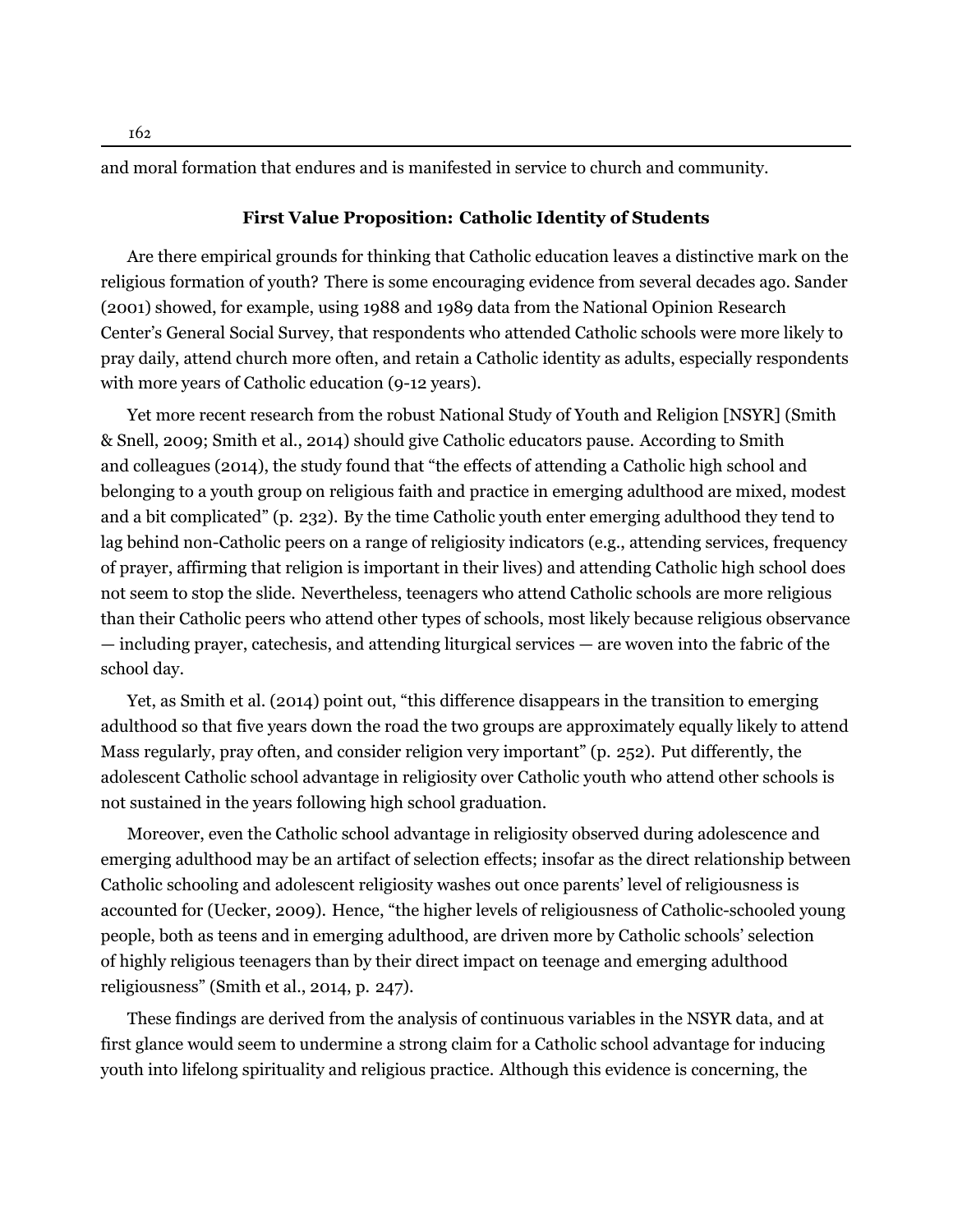#### Catholic Identity of Students 163

analysis of categorical variables by [Smith et al.](#page-18-3) ([2014](#page-18-3)) provides more encouraging insights and possible new lines of research for the field of Catholic education. For example, [Smith et al.](#page-18-3) [\(2014](#page-18-3)) showed that attending Catholic school is important for moving teenagers from the "minimal" to "moderate" religious category as emerging adults and for preventing religious indifference. In their view, Catholic school attendance not only provides religious training, but also access to social networks and role models that can boost and sustain the practice of religious faith in emerging adulthood. This is particularly meaningful for youth whose parents are only minimally religious and who otherwise lack exposure to and support of non-parental religious adults [\(Smith et al.](#page-18-3), [2014\)](#page-18-3).

This latter finding was evident in the qualitative comparative analysis of factors that contribute to higher levels of religiousness in emerging adulthood. Four trajectories or pathways were associated with higher levels of religiousness in emerging adulthood, based on combinations of teenager-era factors. Attending Catholic high school made a difference in only one pathway (Path 3), which included low parental religious service attendance and having few supportive adults in the religious congregation, suggesting that Catholic schooling can compensate for adult relational networks that provide scant support for religious practice.

But parental and other adult congregational support is also important. Having parents who frequently attend religious services is a significant factor in two pathways (Path 1 and Path 4), and having meaningful relationships with other adults in the religious congregation also show up as significant factors in two pathways (Path 1 and Path 2). Clearly, family and non-parental support in the parish are important sources of influence on adolescents' spiritual and religious growth. On these grounds, it is perhaps advisable, as [Rossiter](#page-17-5) [\(2003\)](#page-17-5) argues, to lower expectations that the Catholic school alone can drive religious and spiritual change without understanding its dynamic relationship with other contextual sources of influence among peers, family, and parish.

In this sense, the Catholic school is only one part of the overall context of religious identity development. This context also includes family beliefs and practices, peer affiliations and parish involvement, which together make up a religious "plausibility structure" — that is, the sociocultural framework that makes a meaning system believable ([Berger,](#page-14-4) [1967\)](#page-14-4). Greater engagement in a plausibility structure can bolster religious belief ([Ammerman,](#page-14-5) [2013\)](#page-14-5) and increase identity domain strength and salience ([Ammerman,](#page-14-6) [2018](#page-14-6); [Ecklund & Park,](#page-15-1) [2009;](#page-15-1) [Layton et al.](#page-16-1), [2011](#page-16-1); [Petersen](#page-17-6), [2001\)](#page-17-6). If highly religious families already integrated into parish life then send their children to Catholic school, the additional effect of Catholic schooling might be minimal [\(Uecker](#page-18-5), [2008\)](#page-18-5). On the other hand, nominal Catholic families who send their children to Catholic school might be introducing their children to a religious plausibility structure that they would not otherwise encounter, significantly boosting the likelihood of these students developing a lasting connection with Catholicism.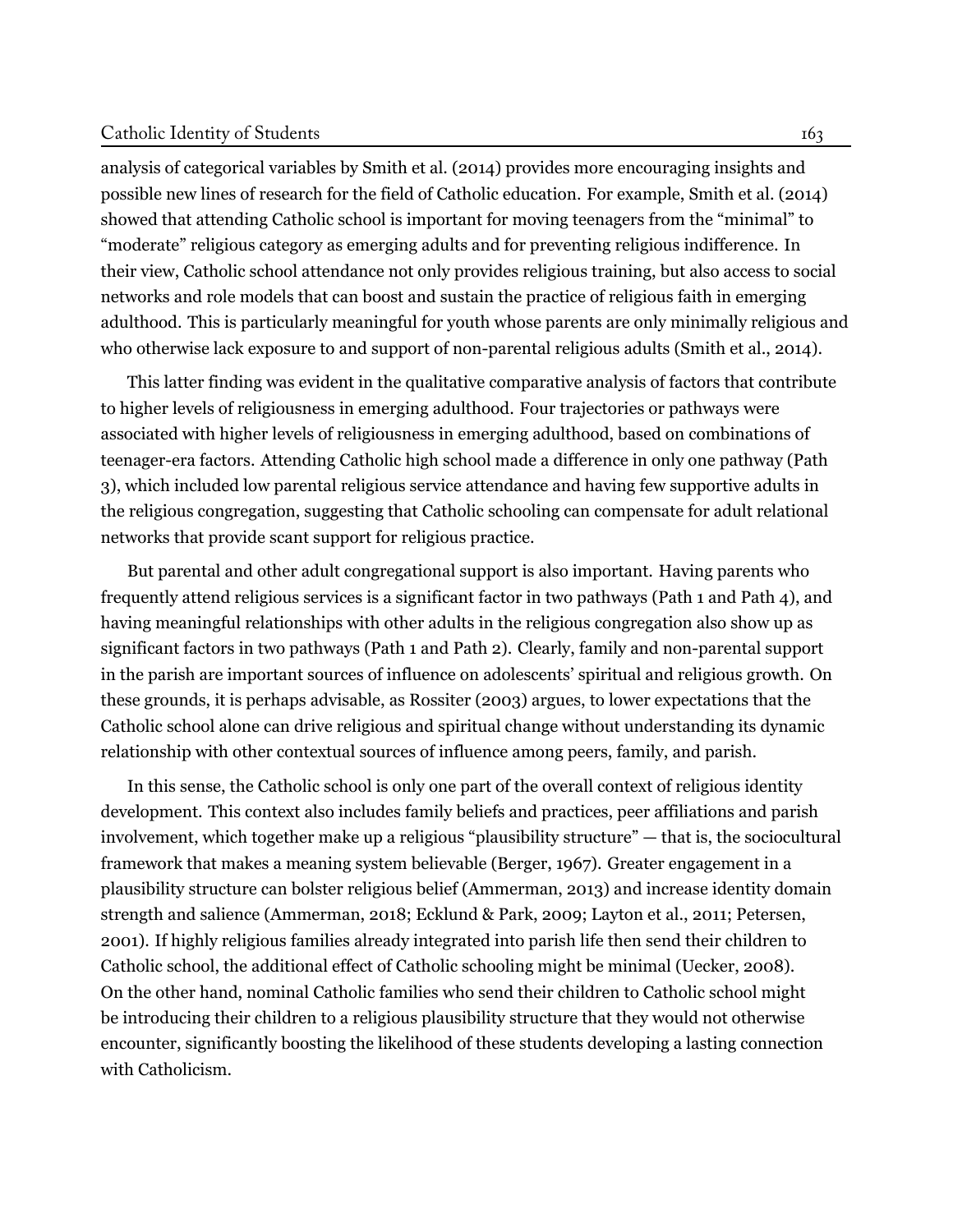## **Belief Plausibility**

One way that Catholic schools contribute to a religious plausibility structure is by supporting the development of religious belief. There is increasing evidence from cognitive psychology research that underscores the importance of K-8 education in Christian belief formation. In one foundational study, researchers asked children from Christian and nonreligious schools questions about where certain animals originally "came from" [\(Evans,](#page-15-2) [2001](#page-15-2)). Overwhelmingly, the youngest age group (ages 5-7) chose a creationist account of the animals' origins, and belief in creationist accounts dropped precipitously with age. This was not the case for attendees of Christian schools, who consistently gave creationist explanations at all ages. Evans concluded that school attendance was the primary source of the difference in belief between the two cohorts, suggesting that a religious educational community provides both the narrative and the context within which children deem the narrative plausible ([Evans,](#page-15-2) [2001\)](#page-15-2).

Research suggests that this is because religious adults talk differently about supernatural entities than nonreligious adults. McLoughlin and colleagues [\(2021\)](#page-16-2) observed parent-child dyads in conversation about two types of invisible entities: scientific and religious. When speaking about religious entities, parents expressed more uncertainty, mentioned variation in people's beliefs regarding those entities, and made explicit claims about their ontological status. But this pattern was tempered by religiosity: the more religious the parent was, the less likely they were to express these "uncertainty cues" regarding religious entities. Their children picked up on this; parents' confidence closely predicted children's ontological judgements of these entities. The authors conclude that "subtle variation in adult testimony surrounding scientific and supernatural unobservable entities contributes to children's developing beliefs in their existence" (McLoughlin et al., [2021,](#page-16-2) p. 11).

This pattern holds true even for nonparental adults. In another study of children aged 5-6, those who attended a religious school were significantly more likely to categorize religious stories as "real" or believe their veracity; school attendance had an even stronger effect than parental religious endorsement ([Vaden & Woolley,](#page-19-3) [2011\)](#page-19-3). This finding has been replicated in several cross-cultural studies ([Corriveau et al.](#page-15-3), [2015;](#page-15-3) [Cui et al.](#page-15-4), [2020](#page-15-4); [Davoodi et al.,](#page-15-5) [2019\)](#page-15-5) and is strongest when children perceive that there is a consensus from the adults around them regarding supernatural entities, that is, when most adults in the child's life share such a view [\(Harris et al.](#page-15-6), [2018\)](#page-15-6). When these beliefs are shared by most of the child's social world, they become taken-for-granted, part of the "givens" that govern the context in which cognition develops, and thus are more likely to be internalized by the child [\(Ammerman](#page-14-6), [2018\)](#page-14-6).

There is also evidence that secondary education contributes to the maintenance of religious beliefs. Longitudinal research found that "school religious climate" was a protective factor against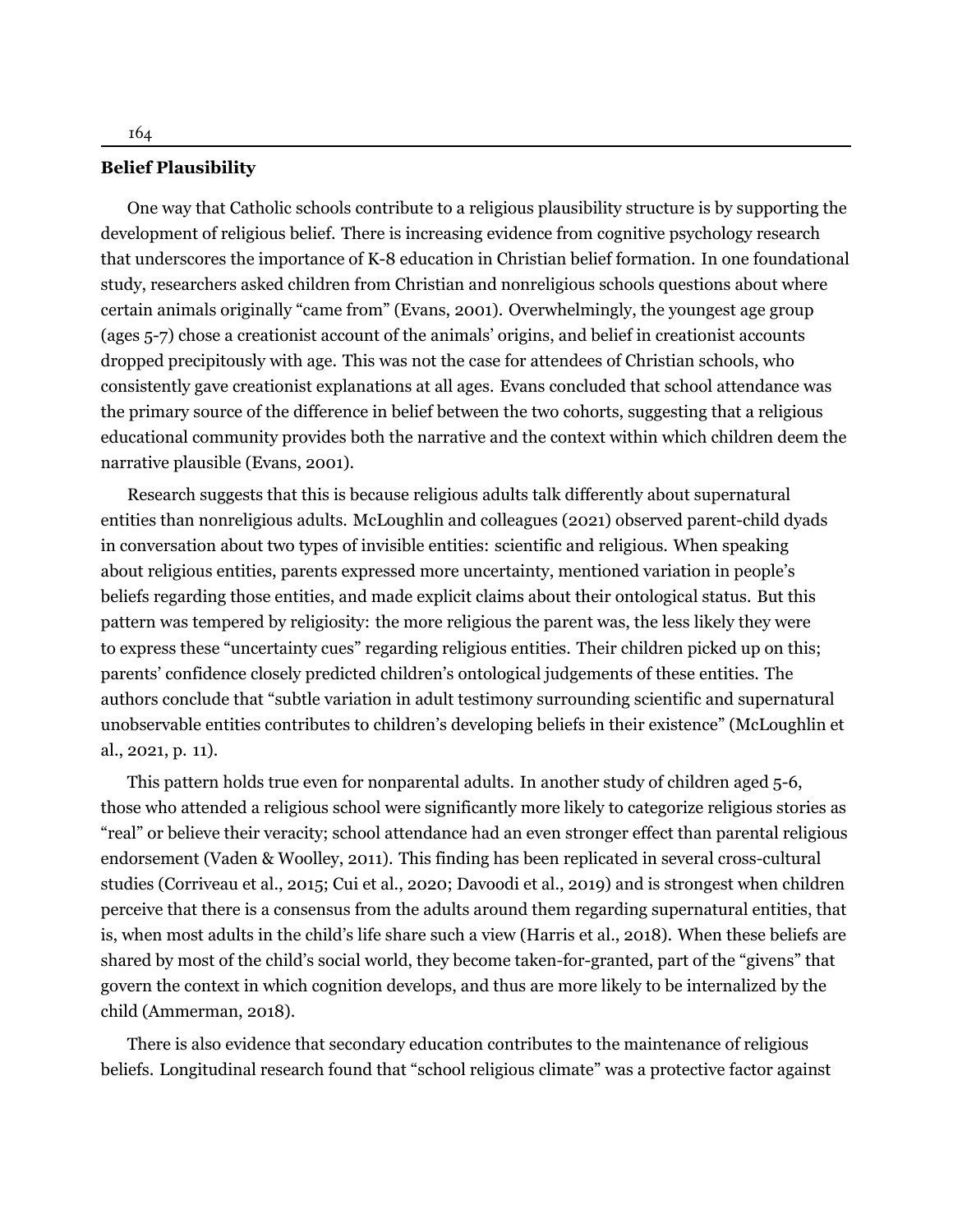religious decline in adolescence ([Regnerus & Uecker,](#page-17-7) [2006\)](#page-17-7); other studies have indicated that "meaningful" religious education, warm relationships with teachers, and school climate all contribute to adolescent religious formation, primarily through the mechanism of religious identity development [\(Cohen-Malayev et al.](#page-15-7), [2014](#page-15-7)).

## **Spiritual and Religious Identity**

Another mechanism through which a religious plausibility structure works is by increasing the likelihood that Catholicism is part of a student's self-identity. Social identity theory argues that the self-system is a collection of personal and social identities [\(Tajfel,](#page-18-6) [1981](#page-18-6)). For most individuals the self-system is a mélange of collective and personal identities. A collective identity defines a person in terms of the characteristics that are associated with membership in groups to which one has chosen or been assigned. A personal identity defines a person in terms of characteristics that are thought to be unique, distinctive, and individuating. An individual's Catholic identity can be a personal identity (based on the centrality of religious belief to one's sense of self) as well as a collective identity as a member of the Catholic Church.

One challenge is that self-definition for just about everyone is built around multiple personal and social identities that co-exist at different levels of centrality and importance. The same individual can identify with many self-defining attributes, including political party, ideology, lifestyle, sexuality, occupational role, sports teams, and also religious, spiritual and faith commitments (or the absence of these commitments), among many others, and how these coalesce to organize personality and motivate behavior is the target of significant traditions of research within the various social sciences. Cognitive maturity may contribute to an individual's ability to resolve identity conflicts, and religious education may help. It stands to reason that students who are better able to grapple with the complexities of their religion are also better equipped to integrate religion into other aspects of their self-identity. This is consistent with research demonstrating that other identity changes can precipitate religious changes in adolescence ([Lopez et al.,](#page-16-3) [2011](#page-16-3); [Regnerus & Uecker,](#page-17-7) [2006\)](#page-17-7) and emerging adulthood [\(Rockenbach et al.](#page-17-8), [2012](#page-17-8)), and that when moral and religious identity are entwined (i.e., through explicitly religious moral education), both identity aspects are stronger ([Kelley et al.](#page-16-4), [2021](#page-16-4)).

Engagement with Catholic education may also boost the centrality and importance of Catholicism for a student's self-identity. There is some evidence in the NSYR data that such is the case, although it is not explicitly connected to identity per se (and we will introduce further distinctions below). In the qualitative comparative analysis noted earlier, only one variable showed up in all four pathways from teenage-era experience to emerging adulthood religiosity, and that was the *high importance that adolescents themselves place on religious faith*. Put differently, there was no trajectory of religiosity from adolescence to emerging adulthood, no combination of teenage-era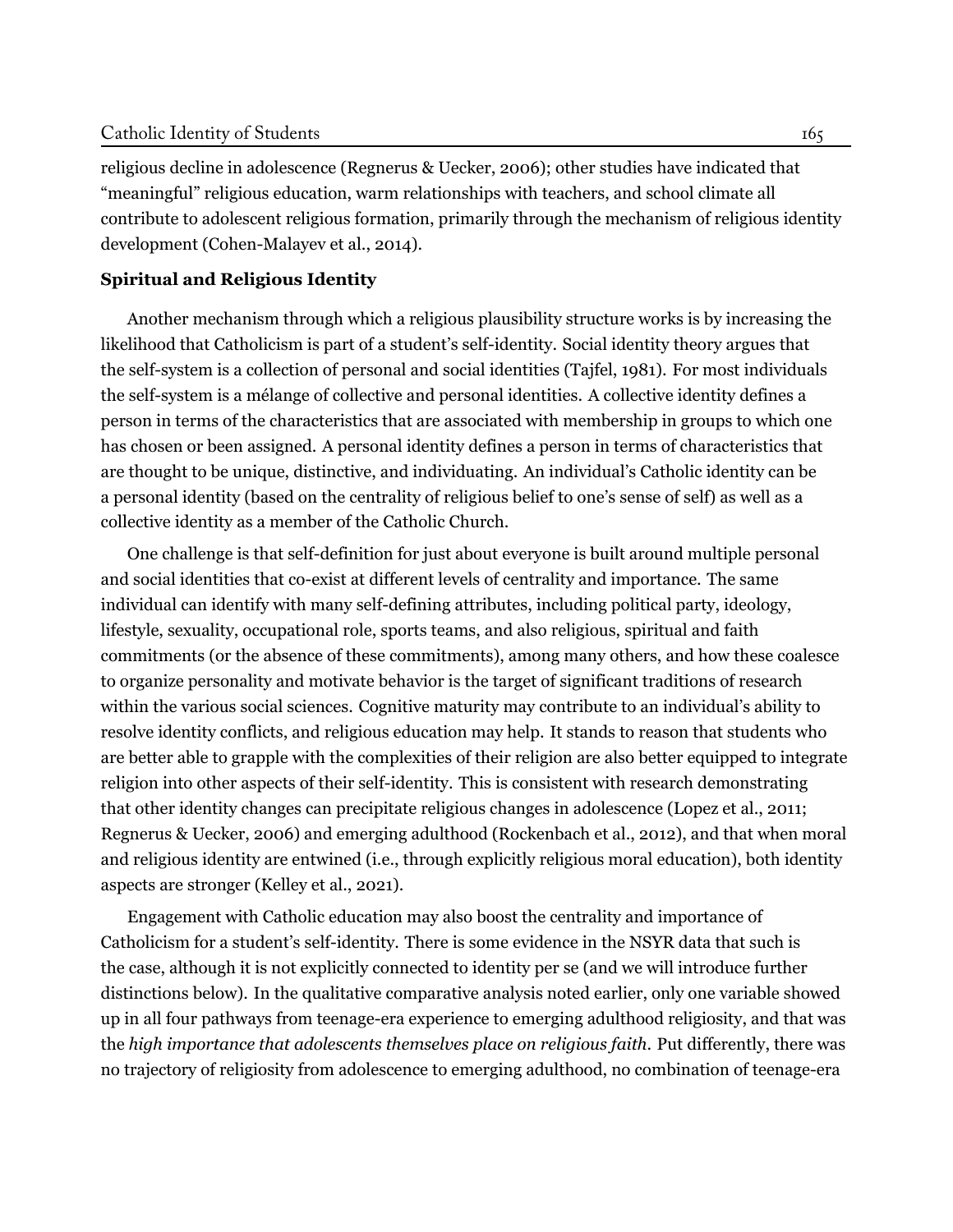166

factors, that did not also include the young person's own valuation of religious faith as something important in their lives. [Smith et al.](#page-18-3) [\(2014\)](#page-18-3) suggest that this mechanism is influenced by Catholic school attendance. They write:

Catholic schools seem to create in students a bond to the Catholic faith…a type of loose 'brand loyalty' causing emerging adults to feel compelled to keep it as at least a small part of who they are, but not to identify with it so closely that it is a central aspect of their lives, at least during that phase of life.

*(p.253)*

In their view, Catholic high school attendance serves as "a cognitive indicator to teenagers that being Catholic is part of who they are and should remain" (Smith et al., [2014,](#page-18-3) pp. 254-255), although Catholic schools may not do much otherwise to increase their religiousness.

Hence how to understand identity formation around Catholic faith, spirituality and religious practice is an urgent question that presents a number of challenges for the field of Catholic education. What is it about Catholic schools that promote "brand loyalty" and identification with Catholic indicators of self-identity? To complicate matters further, religious identity can also take many forms, even within a single tradition. [Arbuckle](#page-14-7) [\(2013\)](#page-14-7) identified 13 types of Catholic identity that seemed to emerge from the reforms of Vatican II and postmodernity. He writes:

People still claim to be Catholic, but they freely choose for themselves what that means. Rejecting many of the traditional markers of Catholic identities, they refuse to take seriously the teaching authority of the church's dogmas or moral teachings, though they might continue to send their children to Catholic schools. Many choose new religious forms that give them a more personalized experience of community and God.

*(p. 61)*

We do not gainsay the influence of Vatican II or postmodernity on encouraging the proliferation of Catholic identities, nor do we deny that many Catholics seem to "freely choose for themselves what that means." But additional insight on how "freely choosing" plays out in the experience of youth in Catholic schools is forthcoming from developmental research on religious identity.

## *A Developmental Perspective*

For several analyses in the NSYR data, four religious variables (e.g., attend Mass, pray regularly, read Scripture, and consider religion personally important) were often combined to form a general index of religiosity. Although useful, this may have elided distinctions often made in the developmental psychology of religion. One distinction is between religiosity and spirituality; another is the difference between personal and collective (or social) identity. Both distinctions are related to developmental processes of identity and individuation that are typical of adolescence and emerging adulthood and may account for religiosity trends observed for Catholic youth.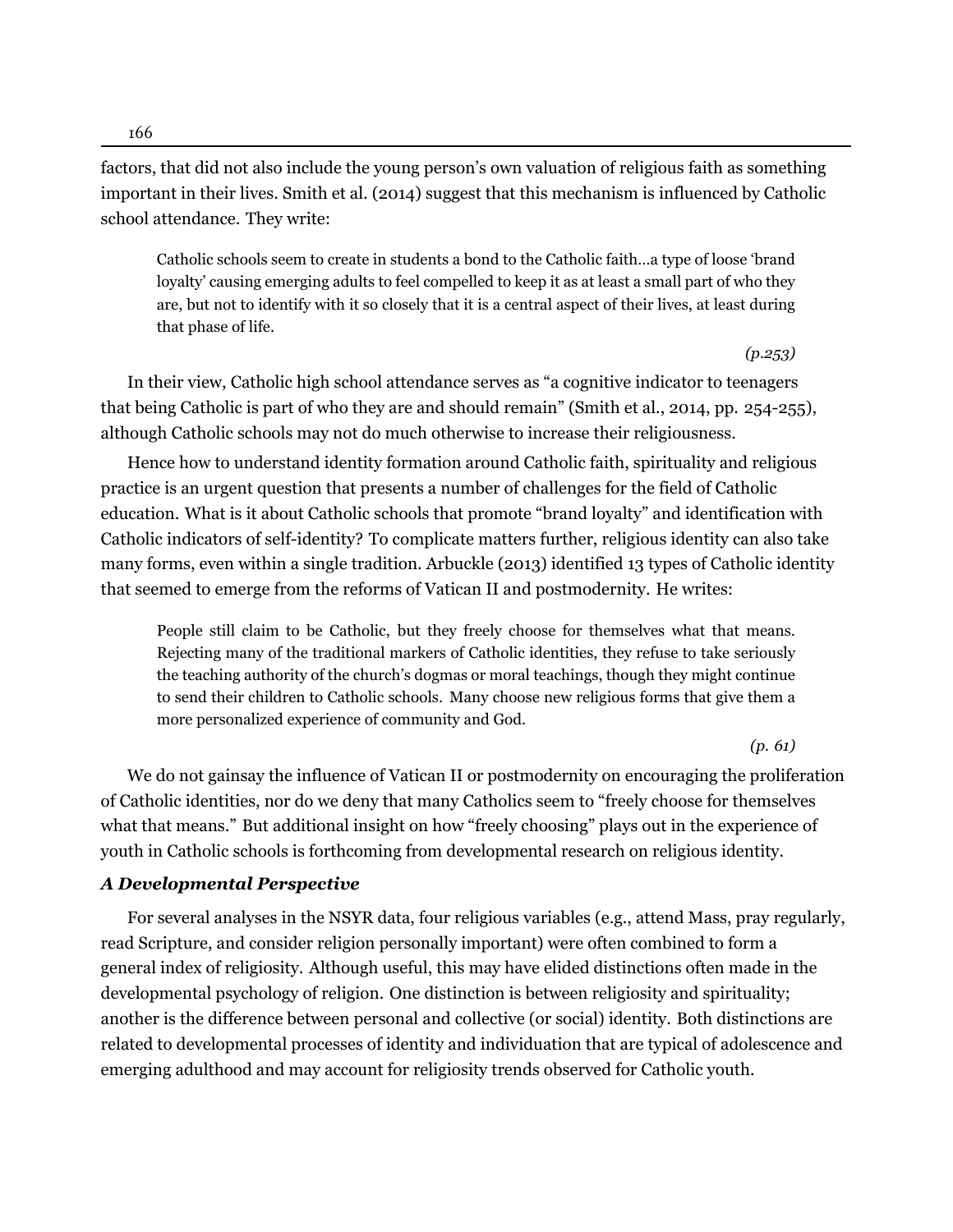**Religiosity and Spirituality**. Religiosity is sometimes considered a broad-band construct that is not explicitly differentiated from spirituality ([Mahoney](#page-16-5), [2021\)](#page-16-5), although researchers have found it useful to do so ([Zinnbauer et al., 1999\)](#page-19-4). A standard distinction is that religiosity is to seek the sacred and divine by means of formal religious and ritualistic observance in institutional church settings ([Smith, 2017\)](#page-18-7). Spirituality, in contrast, is a more personal and private project of seeking the sacred and divine, or else transcendent meaning or purpose, outside of institutional settings or apart from ritualistic practice of formal religions (Astin et al., [2011b](#page-14-8)). On this account, one could be spiritual but not religious. Indeed, many individuals claim the option of spiritual seeking without religious observance. That is, the search for transcendent meaning and purpose is undertaken without joining a church, attending religious services, or otherwise participating in the formal or ritual activities of a denominational religious community. For example, while most teens pray and believe in God, a substantial portion of the adolescent population claim that organized religion does not play an important role in their lives [\(Wallace et al.](#page-19-5), [2003](#page-19-5)).

Getting a fix on age trends in religiosity is complicated further by the fact that religiosity is a multidimensional construct that includes religious *affiliation* (association with a religious institution or denomination), religious *identity* (sense of group membership that is important to self-concept) and religious *participation* (extent of engagement in religious activities); and because these can follow different trajectories, it may not be useful to form an omnibus religiosity variable that combines them ([King & Boyatzis, 2004\)](#page-16-6). For example, there is evidence that religious identity is stable across adolescence even while religious participation declines [\(Lopez et al.](#page-16-3), [2011\)](#page-16-3). Moreover, declines in participation in organized religious activities can be offset by reported gains in spirituality, particularly as the adolescent transitions through emerging adulthood ([Astin et al.](#page-14-9), [2011a](#page-14-9); [Pearce & Denton, 2011](#page-17-9); [Lefkowitz](#page-16-7), [2005](#page-16-7)).

**Chosen Identity.** Whether there is growth or stagnation in religiosity or spirituality over the course of adolescence and emerging adulthood will hinge on the timing and nature of identity development and on the individuating impulse of self-development. When Smith and colleagues ([2014\)](#page-18-3) note the role of Catholic education in fostering cognitive markers of "brand loyalty," reference is being made to a collective identity that is built around group membership that defines one as "Catholic." One is typically socialized within a faith tradition. "When parents include their children in religious activity participation and/or stress the importance of their religion, children may accept a religious identity much like an assigned identity rather than as a chosen identity" (Templeton & Eccles, [2006,](#page-18-8) p. 258).

But at some point, assigned identities must come to feel chosen; collective identities must be transmuted into something individuating and personal. Adolescence is a developmental period where reappraisal of assigned and chosen commitments is common and where new possibilities for collective and personal identification are considered. [Tanner](#page-18-9) ([2006](#page-18-9)) calls this process "recentering",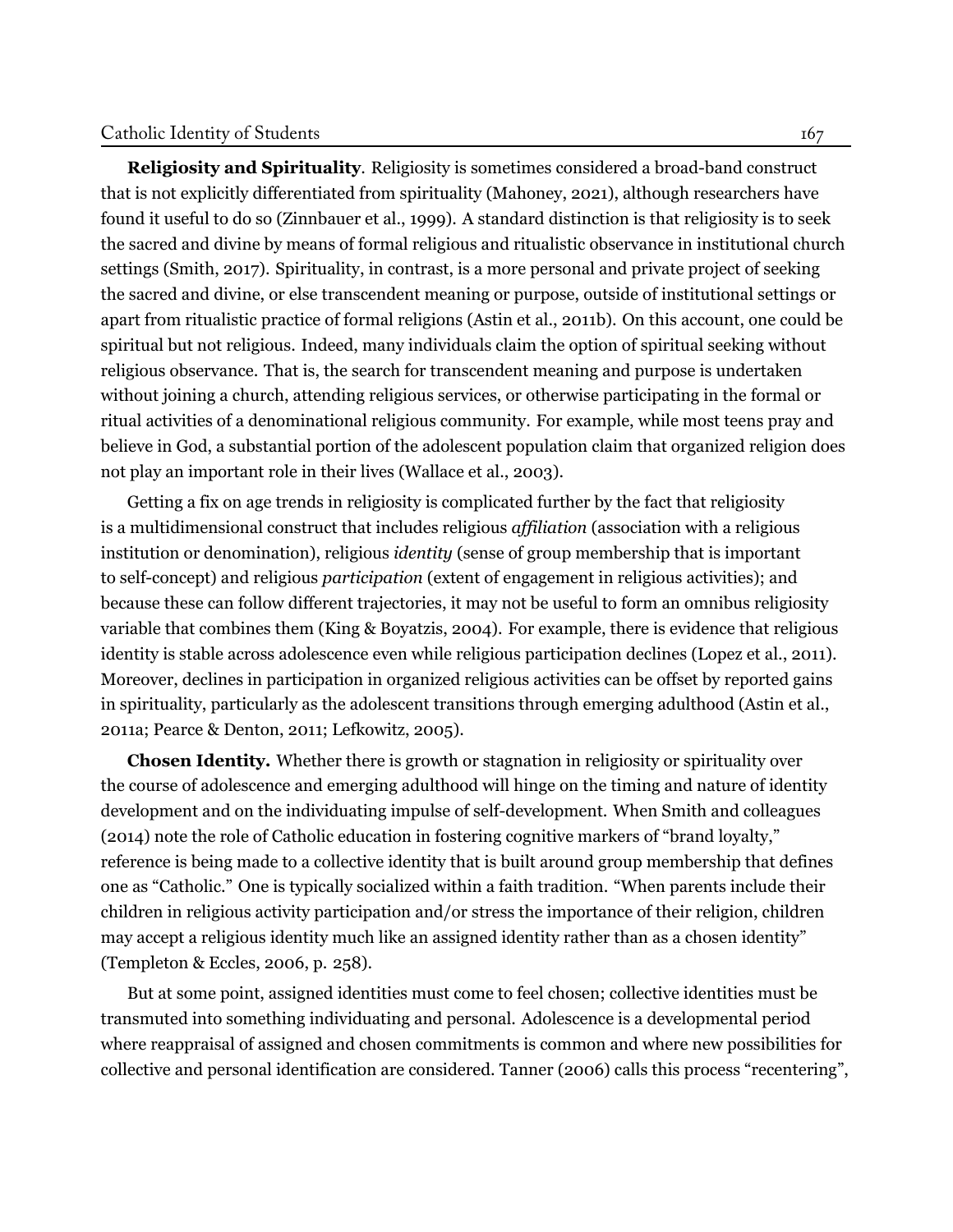and it is hardly completed by emerging adulthood. In one study, the religious beliefs of emerging adults were found to be highly individualized, with a premium placed on the formation of beliefs felt to be distinctly one's own [\(Arnett & Jensen](#page-14-10), [2002](#page-14-10)). Not to embrace handed-down belief systems uncritically is an important part of identity exploration, and for at least some emerging adults "simply to accept what their parents have taught them about religion and carry on the same religious tradition as their parents would represent a kind of failure, an abdication of their responsibility to think for themselves" (Arnett & Jensen, [2002,](#page-14-10) p. 463).

Yet conscious reappraisal of belief systems could also lead to a renewed commitment to collective religious identity or to a personal spiritual identity that has distinctive features not necessarily shared by others in the religious group. The "13 types of Catholic" lamented by [Arbuckle](#page-14-7) ([2013](#page-14-7)) could just as well point to moments in the developmental formation of personal spiritual identity as to the vagaries of Vatican II or postmodernism. Moreover, the distinction between personal and collective identity is not sharply drawn. Being Catholic can be either a collective or personal identity depending on its function for the individual, and certainly one's collective religious identity as Catholic can set guide-rails for how the individuating aspects of personal spiritual identity are constructed.

## **Conclusion**

Catholic education can play a foundational role in pacing the development of spiritual identity in emerging adulthood and beyond. [Templeton & Eccles](#page-18-8) ([2006\)](#page-18-8) argue that an experience with the transcendent and a developmental context that meets psychological needs for connection are important pathways to personal spiritual identity. These are precisely the source of the Catholic school advantage. The encounter with Jesus and the communitarian ethos of the Catholic school, the relational trust among professional staff, the inclusive language of parish, community and family, the very meaning of church, can establish a pathway for the formation of Catholic spiritual identity on the journey of faith throughout the life course.

This will require taking the long view of the benefits of Catholic education and its value proposition for the life of faith. In addition to legitimate concerns regarding the Catholic identity of schools, there must also be recognition that religious formation is moderated by normative developmental challenges of identity and individuation, and this will play out across the transition to adulthood as Catholic persons of faith reconcile matters of collective religious and personal spiritual identity. A research agenda also presents itself to the field of Catholic education. There is, at present, no suitable assessment(s) of Catholic collective or personal spiritual identity that goes beyond catechetical knowledge of dogma and doctrine. If Catholic education is broadly considered as a lifespan concern of the church, and not simply what happens in K-12 schools, then development of these assessments should be a high priority moving forward.

168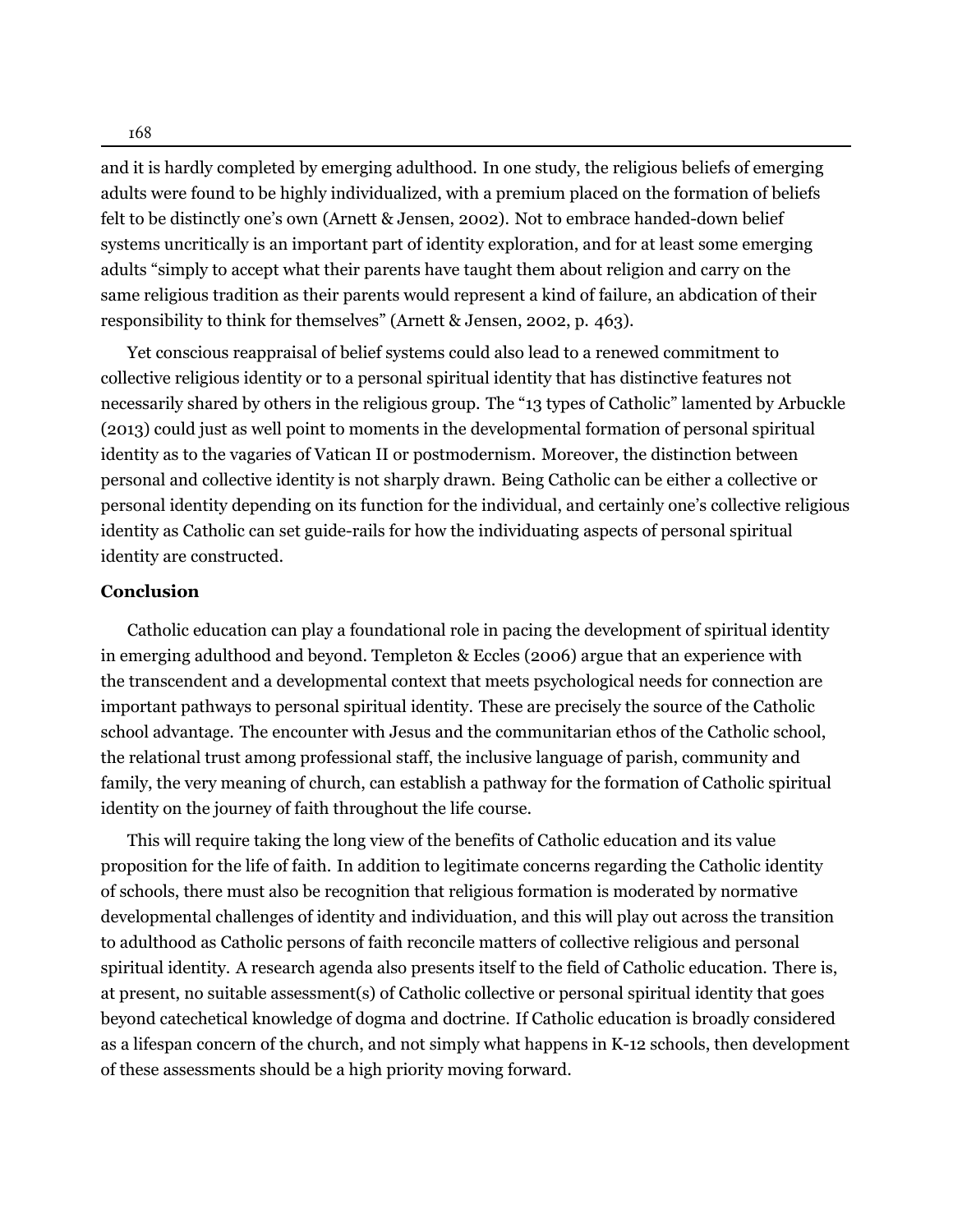#### **Second Value Proposition: Moral-Character Formation**

A second value proposition of Catholic schools concerns its mission to teach the whole child with an unapologetic emphasis on moral and religious values as well as rigorous academic preparation. Of course the notion of whole child education is not limited to Catholic or faith-based schools. A version of holistic education can be traced to Dewey [\(1938\)](#page-15-8). More recently the Association for Supervision and Curriculum Development (ASCD) launched a Whole Child Initiative that underscores the importance of academically challenging curriculum but also healthy practices and lifestyle, active engagement and learning in physically and emotionally safe environments, and caring relationships with teachers. Similarly, the Developmental Studies Center (DSC) also understands its work as "pedagogy for the whole child" (Brunn, [2014](#page-14-11), p. 263) that includes providing a caring, safe, and supportive environment where academic instruction is integrated with intentional social goals, where students are intrinsically motivated, and where learning situations are organized to maximize student thinking.

But the Catholic tradition of teaching the whole child brings something distinctive to its mission. As Robey put it, "By nature and mission these [Catholic] schools operate in such a way that moral choices and character values are just as strongly emphasized as educational performance" ([2011](#page-17-10), p. 18). Consider the dozen reasons why parents should consider enrolling their children in Catholic schools (NCEA, [2019](#page-16-8)). These reasons can be grouped under three headings: (1) moral-character formation, (2) academic preparation, and (3) religious and faith development. Under the first heading Catholic schools emphasize "moral development and self-discipline" and encourage students to value service to others, to respect self and others, and to become productive citizens and future leaders. Under the academic heading, Catholic schools are touted for having high standards for achievement, impressive graduation and college admission rates, and the availability of caring and dedicated professional staff to help students succeed.

Of course, "moral development" and "academic preparation" do not cleanly distinguish Catholic schools from schools in other (public, private) sectors. Indeed, the academic achievement considerations have counterparts in the ASCD and DSC approaches to teaching the whole child, and moral-character education is a pervasive and robust area of educational research and practice in schools of all kinds ([Arthur, 2003;](#page-14-12) [Arthur et al.](#page-14-0), [2017;](#page-14-0) [Berkowitz et al.](#page-14-13), [2017;](#page-14-13) [Lapsley & Yeager](#page-16-9), [2013](#page-16-9); [Nucci et al., 2014](#page-17-11)).

Rather, it is the third category of religious and faith development that distinctively animates the work of the entire school and grounds both the formation of moral-character and the very purpose of academic preparation. "Molding habits has always been central to character education in Catholic schools," but this objective takes place in a school context permeated with Catholic faith and piety (Joseph, [2001,](#page-16-10) p. 55). Parents who send their children to Catholic schools consistently rank moral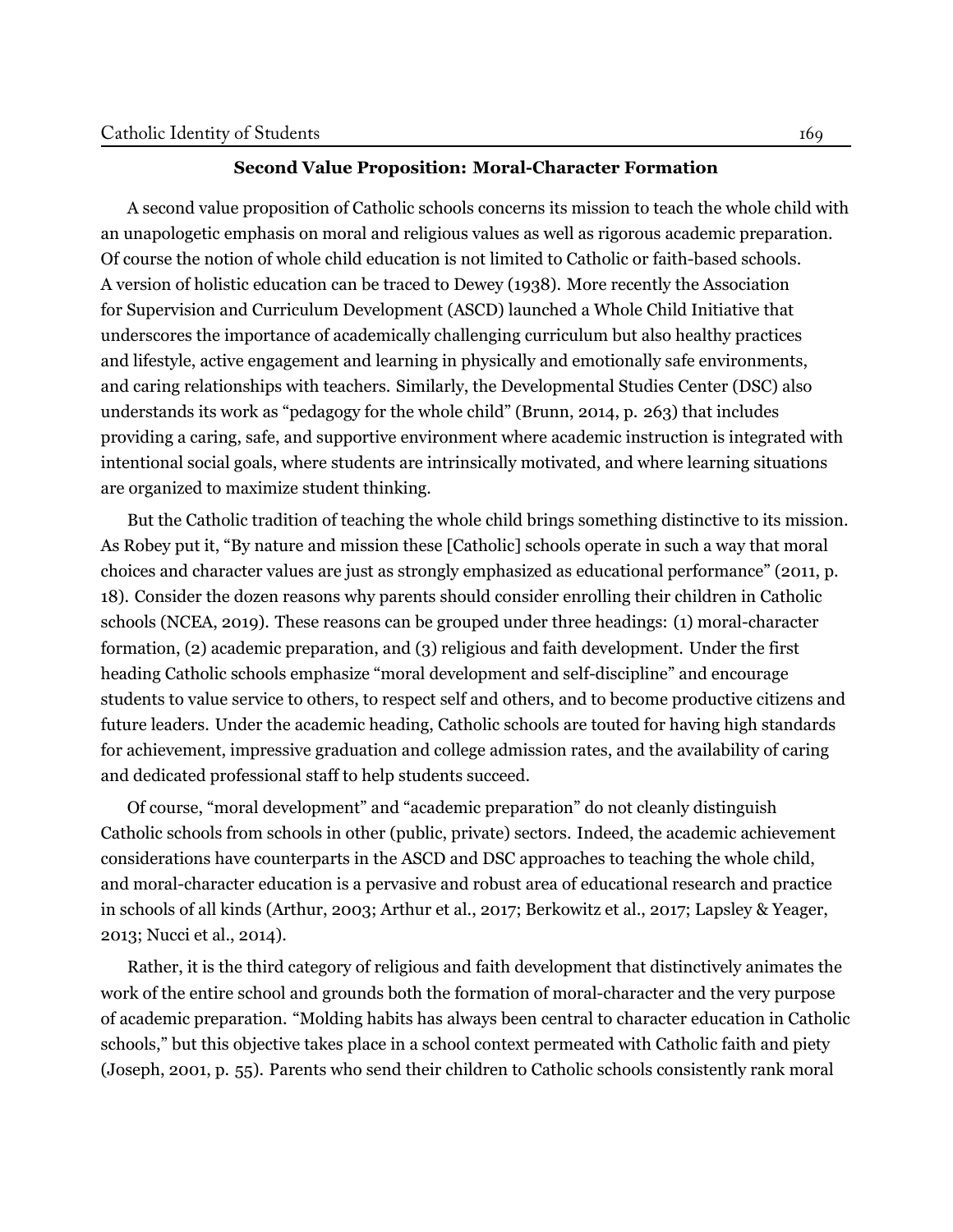170

development and school ethos as a top reason for doing so (Center for Applied Research in the Apostolate [CARA], [2014;](#page-14-14) FADIC, [2018](#page-15-9); Schultz, [2008](#page-17-12)). Religious parents also value their child receiving moral and religious education from "professionals" [\(Smith et al.](#page-18-10), [2020](#page-18-10); [Mahoney](#page-16-5), [2021](#page-16-5)).

Yet it is by no means clear how the moral-character education (MCE) mission of Catholic schools is accomplished [\(Grace](#page-15-10), [2002](#page-15-10)). Like the case of personal spiritual and religious identity noted earlier, it should not be assumed that the character-forming aspect of Catholic education is carried by the Catholic identity of the school alone. Indeed, as [Grace](#page-15-10) ([2002](#page-15-10)) noted,

A visible pedagogy of direct religious teaching and instruction in the Catechism always coexists with an invisible pedagogy and hidden curriculum of Catholic personal formation in faith shaped by the whole school environment, its ethos, rituals, symbols and value climate.

*(p. 50)*

A recent study of Catholic character education in UK schools illustrates the point ([Devanny](#page-15-11), [2018\)](#page-15-11). In this study the strongest element supporting character education was school ethos characterized by unity of purpose, high quality relationships, and community service. But character education was only an implicit feature of the school day, a matter of "character caught" not "character taught." If there was a pedagogy of virtue it was invisible and hidden. Although the language of Gospel values was prominent as a visible pedagogy, there was a tendency for it "to be seen as platitudes which have no detectable or significant impact on character" (Devanny, [2018,](#page-15-11) p. 4). One study of Catholic school graduates found similar themes in participants' responses, with school ethos strongly predicting the perceived impact of moral-character education despite students' complaints regarding the cliché nature of any explicit instruction they received [\(Kelley &](#page-16-11) [Laporte, 2020\)](#page-16-11).

We are aware of no other systematic school-based investigation of Catholic moral-character education, so it is clearly unsafe to generalize these findings across the diocesan landscape. Indeed, moral-character education is expected to show up in many ways across the Catholic sector. A number of Catholic schools utilize explicit and integrated moral-character programs, most notably the Diocese of Sacramento's recent diocesan-wide implementation of the "Disciple of Christ, Education in Virtue" program in all elementary schools (FADIC, [2018](#page-15-9)).

Our general point is simply that the invisible pedagogy of personal formation, if remanded to the hidden curriculum, cannot be tended properly. It cannot be intentionally promoted, improved, or targeted for explicit instruction ([Lapsley & Yeager](#page-16-9), [2013](#page-16-9)), and this would miss an opportunity to make a strong value proposition for Catholic education. Moreover, while a strong communitarian school ethos that serves and reveals Gospel values is precisely a context that supports the formation of Catholic social and personal spiritual identity, as noted earlier, it would also serve as a foundation for an explicit, intentional, and visible pedagogy of moral, civic, and intellectual virtues. Spiritual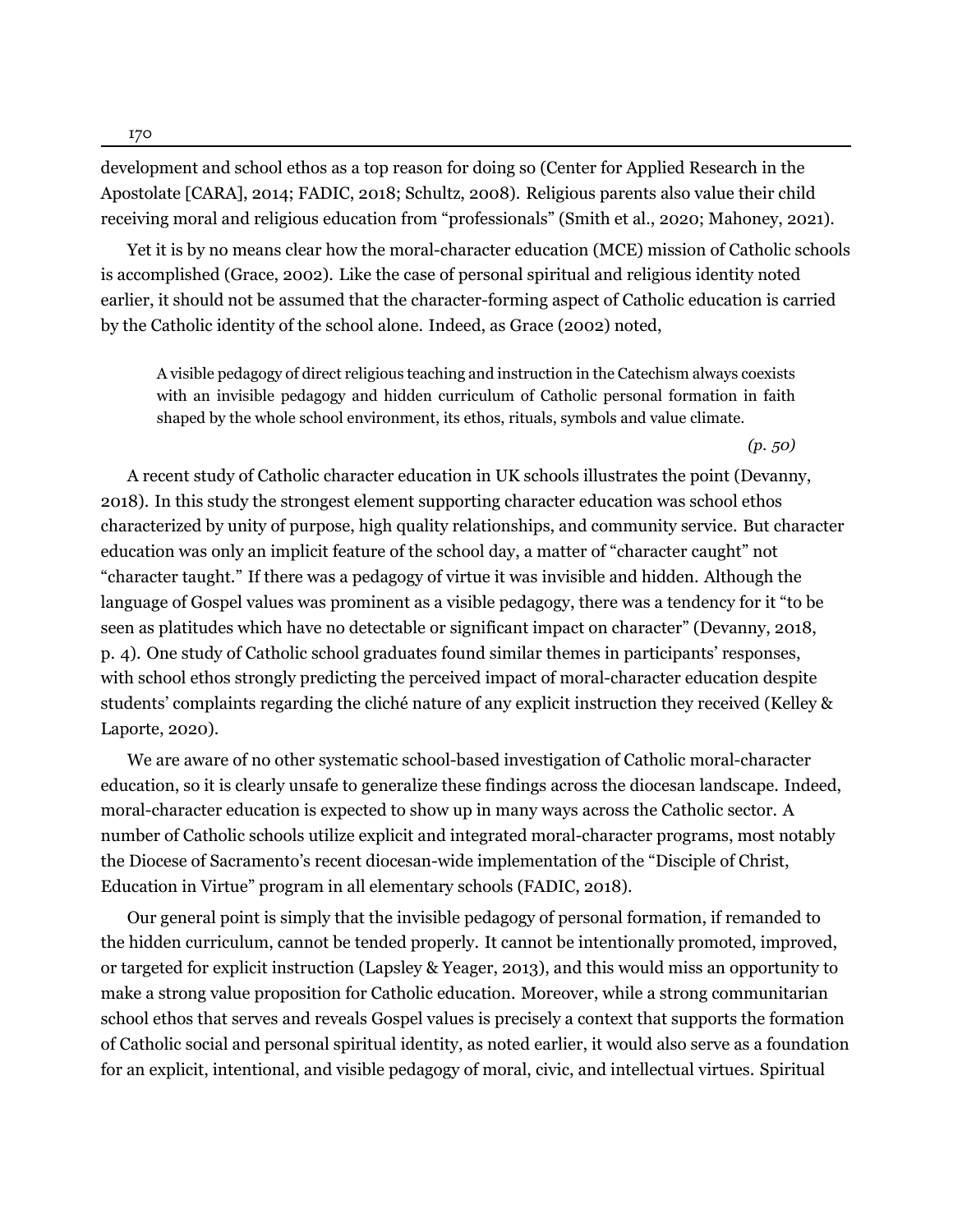identity and moral-character formation, if conjoined as intentional and explicit objectives, would be two irresistible value propositions for Catholic education.

## **Conclusion**

The Catholic school sector is under significant stress with declining enrollments and schools closing in virtually every diocese in the United States. The decline in enrollment is partly exacerbated by the rise and proliferation of charter public schools which provide cost-effective schooling options for parents who would otherwise struggle to pay parochial school tuition. In response, the Catholic education sector must clearly articulate its value proposition to parents and pastors. Although we reviewed disquieting evidence that students who attended Catholic secondary schools are not constant in religious observance, we argued that religiosity trends must be evaluated in light of normative developmental challenges of identity and individuation, and that a developmental perspective could highlight enduring benefits of Catholic education on personal spiritual identity considered across the life course.

Hence, the first value proposition concerns the role of Catholic education in structuring the identity work of young Catholics. The second value proposition concerns the role of Catholic education in structuring the character development of students. It is hardly a new idea that Catholic education must inculcate Christian values, form moral persons, and orient students to matters of justice and to tenets of Catholic social teaching. Although the ethos of Catholic schools is alive with Gospel values and catechetical formation of conscience, and this is rightly an important value proposition in its own right, our concern was with the hidden pedagogy of character development and the relative silence of the language of virtues in the daily life of schools. Given the dearth of school-based empirical research, it is not clear how pervasive intentional moral-character education is, although extant research reviewed here is not promising. That said, the Catholic intellectual tradition so deeply informed by Thomistic ethics would have ready resources for the design of moral-character pedagogy.

Hence the twin value propositions for Catholic education described here appeal to its promise in structuring personal spiritual identity and in structuring the moral personality. Whatever challenge these propositions hold for Catholic educators, there is also a challenge for researchers in the field of Catholic education. Two lines of research are urgently needed. One is to develop suitable assessments of spiritual and social Catholic identity, particularly assessments that track level of internalization of Catholic identity as something essential, important, and central to selfunderstanding. A second line of research will require a landscape analysis of where moral-character takes place in Catholic schools and the extent to which it includes virtues as part of its visible, intentional pedagogy. Both lines of research promise to make a significant contribution to the valueadded claims of Catholic education.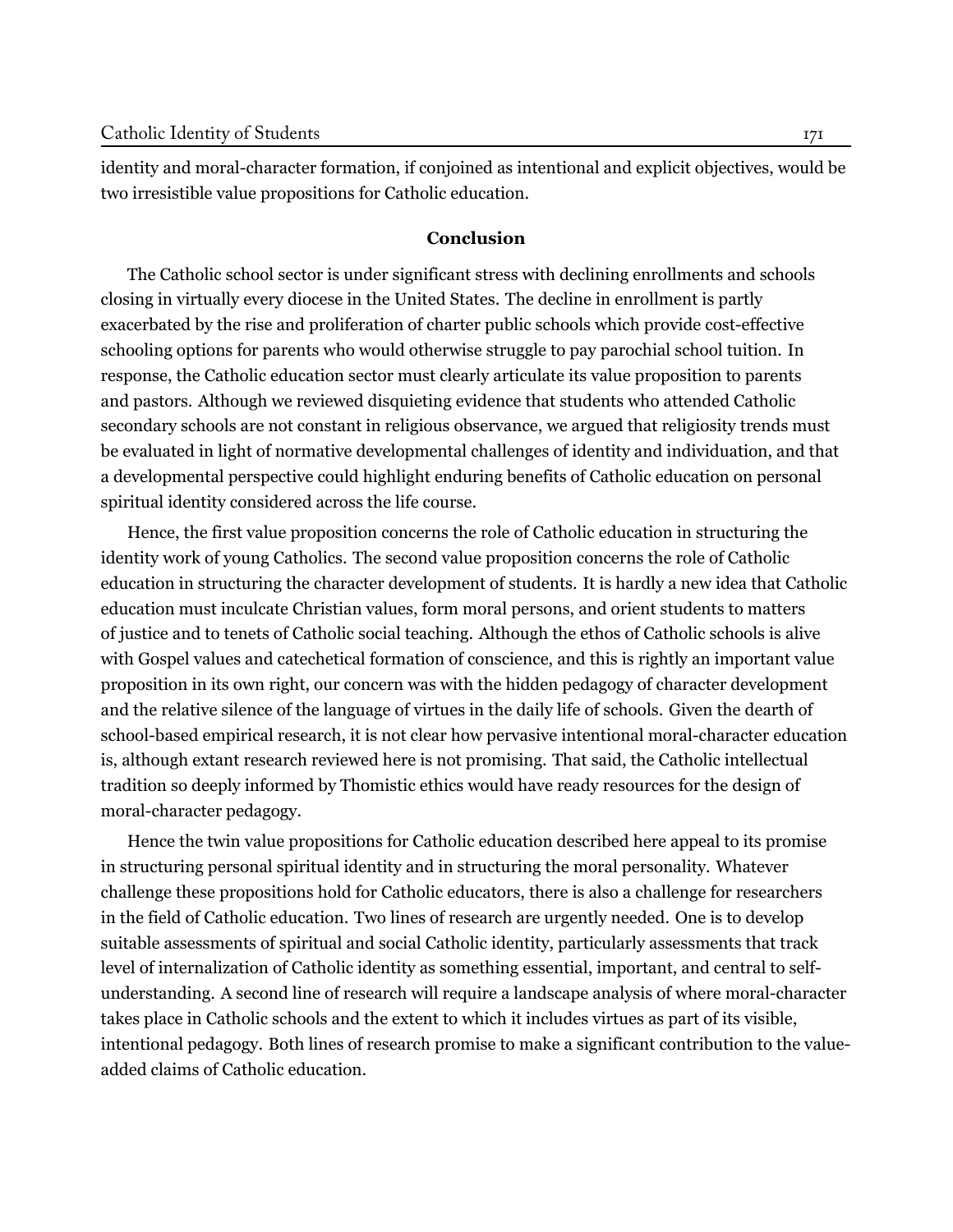#### **References**

- <span id="page-14-1"></span>Alvis, R.E., & Lamothe, R. (2016). *Prisms of faith: Perspectives on religious education and the cultivation of Catholic identity*. Eugene, OR: Pickwick Publications.
- <span id="page-14-5"></span>Ammerman, N.T. (2013). *Sacred stories, spiritual tribes: Finding religion in everyday life.* Oxford, UK: Oxford University Press.

https://doi.org/1[0.1093/acprof:oso/9780199896448.001.0001](https://doi.org/doi.org/10.1093/acprof:oso/9780199896448.001.0001)

- <span id="page-14-6"></span>Ammerman, N.T. (2018). From canopies to conversations: The continuing significance of 'plausibility structures'. In Hjelm, T., & Berger, P.L. (Eds.), *Peter L. Berger and the sociology of religion: 50 years after the sacred canopy* (pp. 27–42). New York: Bloomsbury Academic.
- <span id="page-14-7"></span>Arbuckle, G.A. (2013). *Catholic identity or identities? Refounding ministries in chaotic times*. Collegeville, MN: Liturgical Press.
- <span id="page-14-10"></span>Arnett, J., & Jensen, L.A. (2002). A congregation of one: Individualized religious beliefs among emerging adults. *Journal of Adolescent Research*, *17*, 451–467. [https://doi.org/10.1177/0743558402175002](https://doi.org/doi.org/10.1177/0743558402175002)
- <span id="page-14-12"></span>Arthur, J. (2003). *Education with character: The moral economy of schooling*. New York: Routledge Farmer. [https://doi.org/10.4324/9780203220139](https://doi.org/doi.org/10.4324/9780203220139)
- <span id="page-14-0"></span>Arthur, J., Kristjánsson, K., Harrison, T., Sanderse, W., & Wright, D. (2017). *Teaching character and virtue in schools*. London: Routledge. [https://doi.org/10.4324/9781315695013](https://doi.org/doi.org/10.4324/9781315695013)
- <span id="page-14-9"></span>Astin, A.W., Astin, H.S., & Lindholm, J.A. (2011a). Assessing students' spiritual and religious qualities. *Journal of College Student Development*, *52*, 39–61. <https://doi.org/doi.org/10.1353/csd.2011.0009>
- <span id="page-14-8"></span>Astin, A.W., Astin, H.S., & Lindholm, J.A. (2011b). *Cultivating the spirit: How college can enhance students' inner lives*. San Francisco, CA: Jossey-Bass.
- <span id="page-14-4"></span>Berger, P.L. (1967). *The sacred canopy: Elements of a sociological theory of religion*. Germany: Anchor.
- <span id="page-14-13"></span>Berkowitz, M., Bier, M.C., & McCauley, B. (2017). Toward a science of character education: Frameworks for identifying and implementing effective practices. *Journal of Character Education*, *13*(1), 33–51.
- <span id="page-14-11"></span>Brunn, P. (2014). Pedagogy for the whole child. In Nucci, L., Narvaez, D., & Krettenauer, I.T. (Eds.), *Handbook of moral and character education* (pp. 263–271). New York: Routledge.
- <span id="page-14-2"></span>Buetow, H.A. (1988). *The Catholic school: Its roots, identity and future*. Chicago, IL: Crossroad.
- <span id="page-14-3"></span>Center for Catholic School Effectiveness (2012). *National standards and benchmarks for effective Catholic elementary and secondary education*. [Retrieved](https://www.catholicschoolstandards.org/) from <https://www.catholicschoolstandards.org/>
- <span id="page-14-14"></span>Center For Applied Research in the Apostolate (2014). *Catholic schools in the United States in the 21st century: Importance in church life, challenges, and opportunities*. Georgetown University.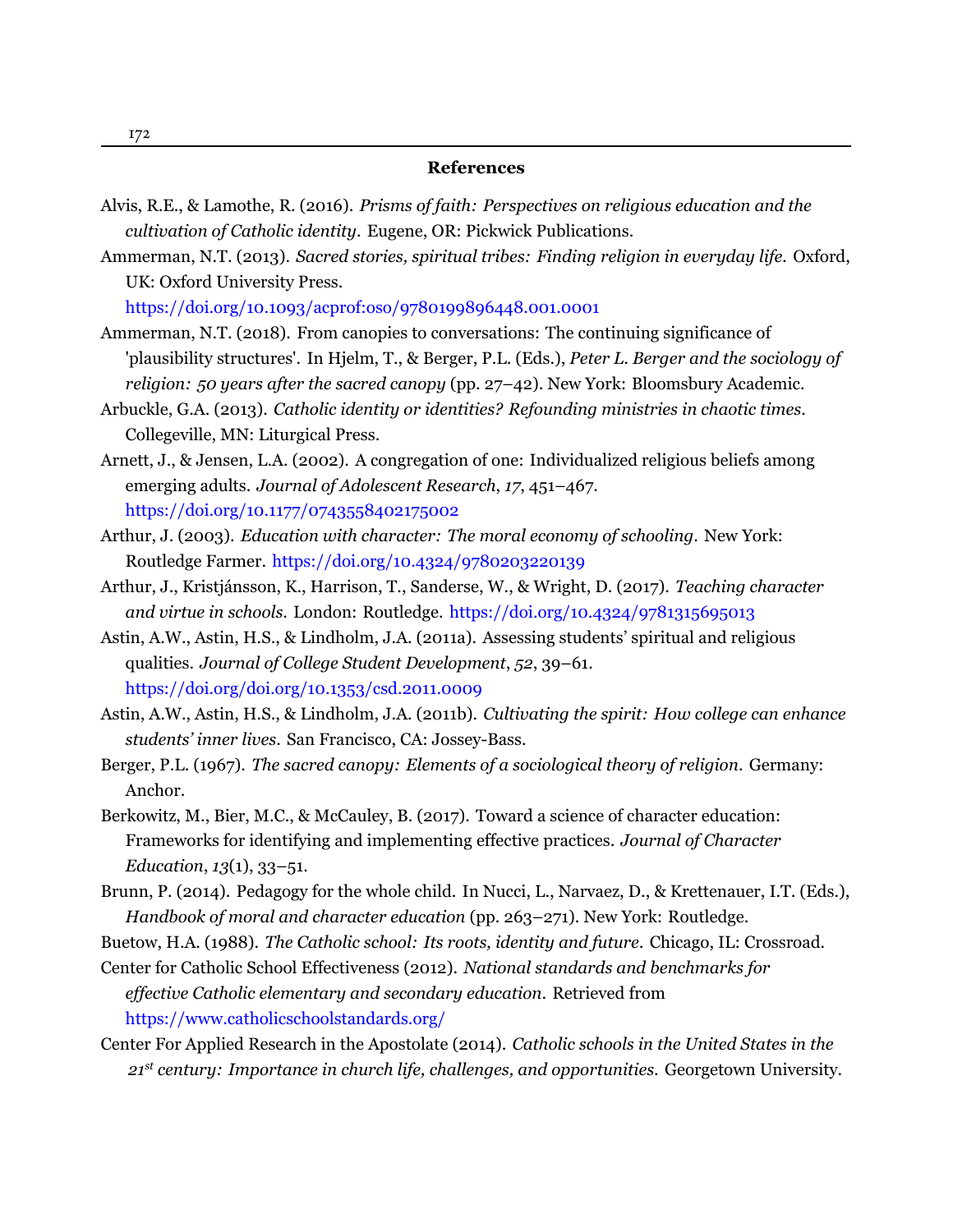Retrieved from [https://www.usccb.org/beliefs-and-teachings/how-we-teach/catholic](https://www.usccb.org/beliefs-and-teachings/how-we-teach/catholic-education/upload/CARA-Catholic-Schools-Data-Points-white-graphs-2014.pdf)[education/upload/CARA-Catholic-Schools-Data-Points-white-graphs-2014.pdf](https://www.usccb.org/beliefs-and-teachings/how-we-teach/catholic-education/upload/CARA-Catholic-Schools-Data-Points-white-graphs-2014.pdf)

*The Code of Canon Law.* Washington, DC: Canon Law Society of America, 1999.

- <span id="page-15-7"></span>Cohen-Malayev, M., Schachter, E.P., & Rich, Y. (2014). Teachers and the religious socialization of adolescents: Facilitation of meaningful religious identity formation processes. *Journal of Adolescence*. *37*(2), 205–214. [https://doi.org/10.1016/j.adolescence.2013.12.004](https://doi.org/doi.org/10.1016/j.adolescence.2013.12.004)
- <span id="page-15-3"></span>Corriveau, K.H., Chen, E.E., & Harris, P.L. (2015). Judgments about fact and fiction by children from religious and nonreligious backgrounds. *Cognitive Science*, *39*(2), 353–382. [https://doi.org/10.1016/j.adolescence.2013.12.004](https://doi.org/doi.org/10.1016/j.adolescence.2013.12.004)
- <span id="page-15-4"></span>Cui, Y.K., Clegg, J.M., Yan, E.F., Davoodi, T., Harris, P.L., & Corriveau, K.H. (2020). Religious testimony in a secular society: Belief in unobservable entities among Chinese parents and their children. *Developmental Psychology*, *56*(1), 117–127. [https://doi.org/10.1037/dev0000846](https://doi.org/doi.org/10.1037/dev0000846)
- <span id="page-15-5"></span>Davoodi, T., Jamshidi-Sianaki, M., Abedi, F., Payir, A., Cui, Y.K., Harris, P.L., & Corriveau, K.H. (2019). Beliefs About religious and scientific entities among parents and children in Iran. *Social Psychological and Personality Science*, *10*(7), 847–855. [https://doi.org/10.1037/dev0000846](https://doi.org/doi.org/10.1037/dev0000846)
- <span id="page-15-11"></span>Devanny, C. (2018). Catholic character education. *A report of the Jubilee Center for Character and Virtues.* Birmingham, United Kingdom: University of Birmingham.

<span id="page-15-8"></span>Dewey, J. (1938). *Experience and education*. New York: Touchstone.

- <span id="page-15-1"></span>Ecklund, E.H., & Park, J.Z. (2009). Conflict between religion and science among academic scientists? *Journal for the Scientific Study of Religion*, *48*(2), 276–292. [https://doi.org/10.1111/j.1468-5906.2009.01447.x](https://doi.org/doi.org/10.1111/j.1468-5906.2009.01447.x)
- <span id="page-15-0"></span>Estanek, S.M., James, M.J., & Norton, D.A. (2006). Assessing Catholic identity: A study of mission statements of Catholic colleges and Universities. *Journal of Catholic Education*, *10*(2), 199–217. [https://doi.org/10.15365/joce.1002062013](https://doi.org/doi.org/10.15365/joce.1002062013)
- <span id="page-15-2"></span>Evans, E.M. (2001). Cognitive and contextual factors in the emergence of diverse belief systems: Creation versus evolution. *Cognitive Psychology*, *42*(3), 217–266. [https://doi.org/10.1006/cogp.2001.0749](https://doi.org/doi.org/10.1006/cogp.2001.0749)
- <span id="page-15-9"></span>Foundations and Donors Interested in Catholic Activities (FADICA, 2018). *The Catholic school choice: Understanding the perspectives of parents and opportunities for more engagement.* National Catholic Education Association. [Retrieved](https://www.fadica.org/images/initiatives/The-Catholic-School-Choice_2018.pdf) from

[https://www.fadica.org/images/initiatives/The-Catholic-School-Choice\\_2018.pdf](https://www.fadica.org/images/initiatives/The-Catholic-School-Choice_2018.pdf)

- <span id="page-15-10"></span>Grace, G. (2002). *Catholic schools: Mission, markets and morality*. New York: Routledge Farmer. [https://doi.org/10.4324/9780203471272](https://doi.org/doi.org/10.4324/9780203471272)
- <span id="page-15-6"></span>Harris, P.L., Koenig, M.A., Corriveau, K.H., & Jaswal, V.K. (2018). Cognitive foundations of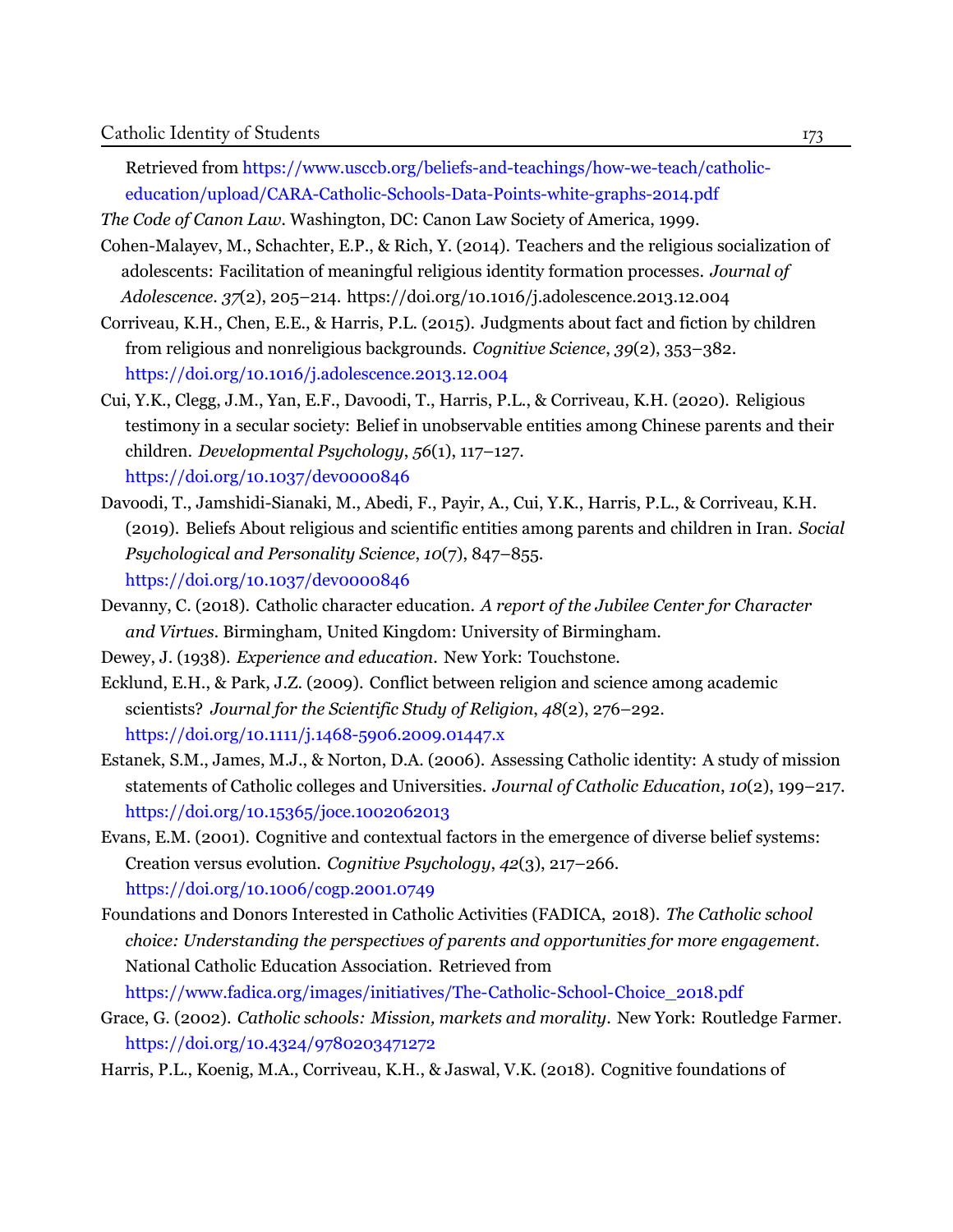learning from testimony. *Annual Review of Psychology*, *69*(1), 251–273. [https://doi.org/10.1146/annurev-psych-122216-011710](https://doi.org/doi.org/10.1146/annurev-psych-122216-011710)

- <span id="page-16-10"></span>Joseph, E.A. (2001). The philosophy of Catholic education. In Hunt, T., Joseph, E., & Nuzzi, R.J. (Eds.), *Handbook of research on Catholic education* (pp. 27–63). Greenwich, CT: Information Age Publishing.
- <span id="page-16-4"></span>Kelley, K.J.K., Cho, L., Greene, M., Johnson, B., Laporte, E., Machado, K., Righi, N., Sienko, E., Graff, E., & Canzoniero, Z. (2021). "God wants you to do good to others": A mixed-methods study of moral and religious identity in emerging adults. *Association for Psychological Science Annual Meeting, Chicago, IL*.
- <span id="page-16-11"></span>Kelley, K.J.K., & Laporte, E. (2020, October). Moral and character development in High Schools: Is there a Catholic School Advantage? *Association for Moral Education Virtual Annual Meeting*.
- <span id="page-16-6"></span>King, P.E., & Boyatzis, C.J. (2004). Exploring adolescent spiritual and religious development: Current and future theoretical and empirical perspectives. *Applied Developmental Science*, *8*(1), 2–6. [https://doi.org/10.1207/S1532480XADS0801\\_1](https://doi.org/doi.org/10.1207/S1532480XADS0801_1)
- <span id="page-16-9"></span>Lapsley, D.K., & Yeager, D.S. (2013). Moral-character education. In Weiner, I., Reynolds, W., & Miller, G. (Eds.), *Handbook of psychology vol 7 educational psychology* (pp. 147–177). John Wiley & Sons, Inc. [https://doi.org/10.1002/9781118133880.hop207007](https://doi.org/doi.org/10.1002/9781118133880.hop207007)
- <span id="page-16-1"></span>Layton, E., Dollahite, D.C., & Hardy, S.A. (2011). Anchors of religious commitment in adolescents. *Journal of Adolescent Research*, *26*(3), 381–413. [https://doi.org/10.1177/0743558410391260](https://doi.org/doi.org/10.1177/0743558410391260)
- <span id="page-16-7"></span>Lefkowitz, E.S. (2005). "Things have gotten better": Developmental change among emerging adults after transition to university. *Journal of Adolescent Research*, *20*, 40–63. [https://doi.org/10.1002/9781118133880.hop207007](https://doi.org/doi.org/10.1002/9781118133880.hop207007)
- <span id="page-16-3"></span>Lopez, A.B., Huynh, V.W., & Fuligni, A.J. (2011). A longitudinal study of religious identity and participation during adolescence. *Child Development*, *82*(4), 1297–1309. [https://doi.org/10.1111/j.1467-8624.2011.01609.x](https://doi.org/doi.org/10.1111/j.1467-8624.2011.01609.x)
- <span id="page-16-5"></span>Mahoney, A. (2021). *The science of children's religious and spiritual development*. United Kingdom: Cambridge University Press. https://doi.org/1[0.1017/9781108874342](https://doi.org/doi.org/10.1017/9781108874342)
- <span id="page-16-2"></span>McLoughlin, N., Jacob, C., Samrow, P., & Corriveau, K.H. (2021). Beliefs about unobservable scientific and religious entities are transmitted via subtle linguistic cues in parental testimony. *Journal of Cognition and Development*, *22*(3), 379–397. [https://doi.org/10.1080/15248372.2020.1871351](https://doi.org/doi.org/10.1080/15248372.2020.1871351)
- <span id="page-16-0"></span>Miller, J.M. (2006). *The Holy See's teaching on Catholic schools*. Manchester NH: Sophia Institute Press.
- <span id="page-16-8"></span>National Catholic Education Association (NCEA, 2019). *A dozen reasons to choose Catholic*  schools. Retrieved from [https://www.ncea.org/csw/CSW/Planning\\_Tools/](https://www.ncea.org/csw/CSW/Planning_Tools/)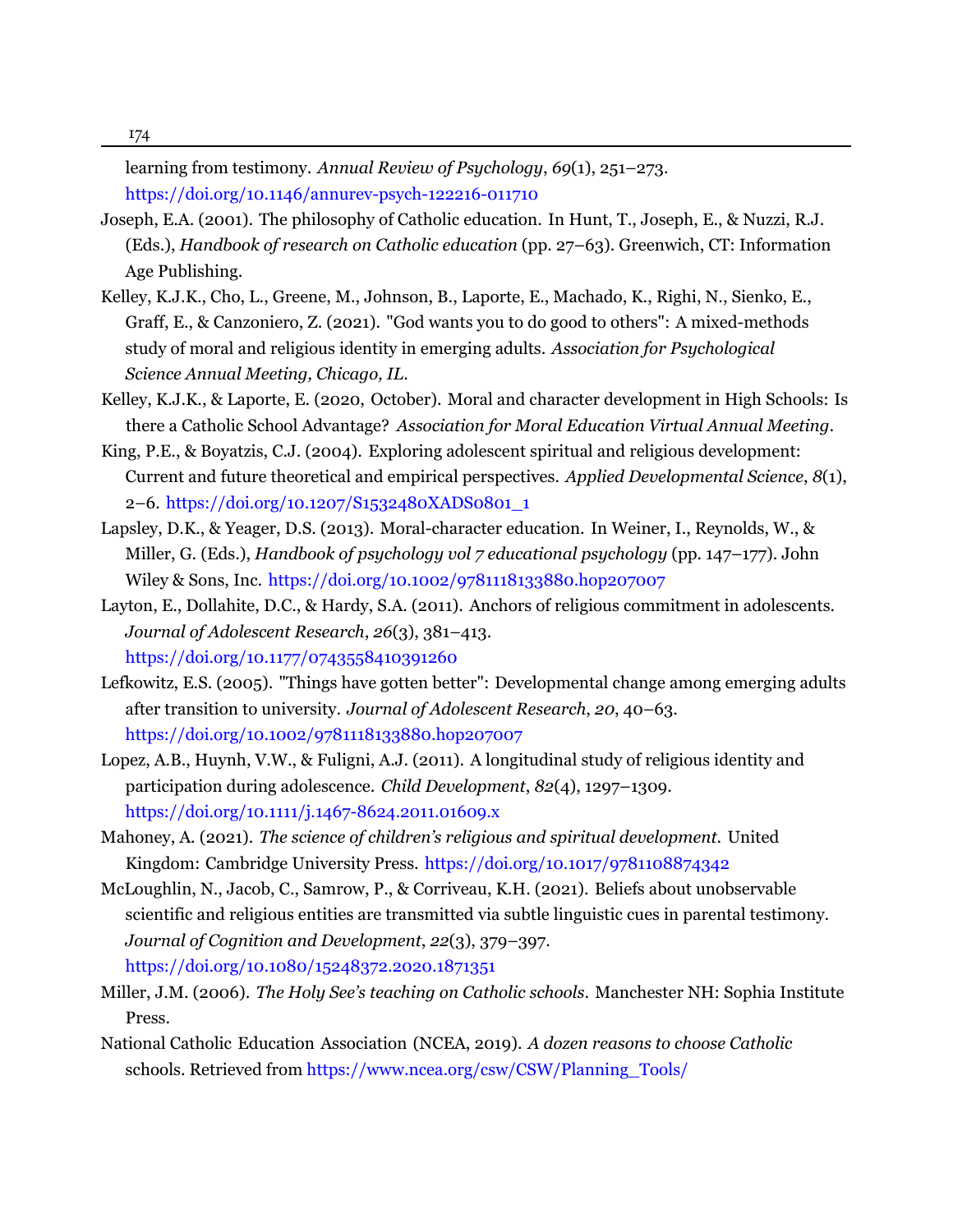<span id="page-17-0"></span>National Catholic Education Association (NCEA, 2022). *United States Catholic elementary and secondary schools 2021-2022: The annual statistical report on schools, enrollment, and staffing*. [Retrieved from](https://ncea.org/NCEA/Who_We_Are/About_Catholic_Schools/Catholic_School_Data/NCEA/Who_We_Are/About_Catholic_Schools/Catholic_School_Data/Catholic_School_Data.aspx) https:

[//ncea.org/NCEA/Who\\_We\\_Are/About\\_Catholic\\_Schools/Catholic\\_School\\_Data/NCEA/](https://ncea.org/NCEA/Who_We_Are/About_Catholic_Schools/Catholic_School_Data/NCEA/Who_We_Are/About_Catholic_Schools/Catholic_School_Data/Catholic_School_Data.aspx) [Who\\_We\\_Are/About\\_Catholic\\_Schools/Catholic\\_School\\_Data/Catholic\\_School\\_Data.aspx](https://ncea.org/NCEA/Who_We_Are/About_Catholic_Schools/Catholic_School_Data/NCEA/Who_We_Are/About_Catholic_Schools/Catholic_School_Data/Catholic_School_Data.aspx)

- <span id="page-17-11"></span>Nucci, L., Narvaez, D., & Krettenauer, T. (Eds., 2014). *Handbook of moral and character education* (2nd ed). New York: Routledge. [doi.org/10.4324/9780203114896](https://doi.org/doi.org/10.4324/9780203114896)
- <span id="page-17-2"></span>Nuzzi, R.J., Frabutt, J., & Holter, A.C. (2008). *Faith, finances, and the future. The Notre Dame study of U.S. pastors*. Notre Dame, IN: Alliance for Catholic Education Press.
- <span id="page-17-3"></span>Nuzzi, R.J., & Holter, A.C. (2010). *Catholic school identity inventory (CSII)*. [Retrieved](https://catholicschooladvocate.files.wordpress.com/2010/12/csii_overview_2010.pdf) from [https://catholicschooladvocate.files.wordpress.com/2010/12/csii\\_overview\\_2010.pdf](https://catholicschooladvocate.files.wordpress.com/2010/12/csii_overview_2010.pdf)
- <span id="page-17-9"></span>Pearce, L., & Denton, M.L. (2011). *A faith of their own: Stability and change in the religiosity of America's adolescents*. New York: Oxford University Press. [https://doi.org/10.1093/acprof:oso/9780199753895.001.0001](https://doi.org/doi.org/10.1093/acprof:oso/9780199753895.001.0001)
- <span id="page-17-6"></span>Petersen, L.R. (2001). Religion, plausibility structures, and education's effect on attitudes toward elective abortion. *Journal for the Scientific Study of Religion*, *40*(2), 187–204. [https://doi.org/10.1111/0021-8294.00050](https://doi.org/doi.org/10.1111/0021-8294.00050)
- <span id="page-17-7"></span>Regnerus, M.D., & Uecker, J.E. (2006). Finding faith, losing faith: The prevalence and context of religious transformations during adolescence. *47*(3), 217–237. [Retrieved](https://www.jstor.org/stable/3512355) from <https://www.jstor.org/stable/3512355>
- <span id="page-17-10"></span><span id="page-17-8"></span>Robey, P.V. (2011). Catholic schools and educating the whole child. *Education Week*, *31*(6), 18–20. Retrieved from <https://www.edweek.org/leadership/education-and-the-whole-child> Rockenbach, A.B., Walker, C.R., & Luzader, J. (2012). A phenomenological analysis of college students' spiritual struggles. *Journal of College Student Development*, *53*(1), 55–75. https://doi.org/[10.1353/csd.2012.0000](https://doi.org/doi.org/10.1353/csd.2012.0000)
- <span id="page-17-5"></span>Rossiter, G. (2003). *Catholic education and values: A review of the role of Catholic schools in promoting the spiritual and moral development of pupils*. [Retrieved from](http://citeseerx.ist.psu.edu/viewdoc/download?doi=10.1.1.577.7806&rep=rep1&type=pdf) <http://citeseerx.ist.psu.edu/viewdoc/download?doi=10.1.1.577.7806&rep=rep1&type=pdf>
- <span id="page-17-1"></span>Sacred Congregation for Catholic Education (1977). *The Catholic school.* [Retrieved](http://www.vatican.va/roman_curia/congregations/ccatheduc/documents/rc_con_ccatheduc_doc_19770319_catholic-school_en.html) from [http://www.vatican.va/roman\\_curia/congregations/ccatheduc/documents/rc\\_con\\_ccatheduc\\_](http://www.vatican.va/roman_curia/congregations/ccatheduc/documents/rc_con_ccatheduc_doc_19770319_catholic-school_en.html) [doc\\_19770319\\_catholic-school\\_en.html](http://www.vatican.va/roman_curia/congregations/ccatheduc/documents/rc_con_ccatheduc_doc_19770319_catholic-school_en.html)
- <span id="page-17-4"></span>Sander, W. (2001). *The effects of Catholic schools on religiosity, education, and competition*. Occasional Paper No. 32. National Center for the Study of Privatization in Education. New York: Teachers College Columbia University.
- <span id="page-17-12"></span>Schultz, J.M. (2008). *Why parents choose Catholic school: A social theory understanding.* Pittsburg, PA: Duquesne University.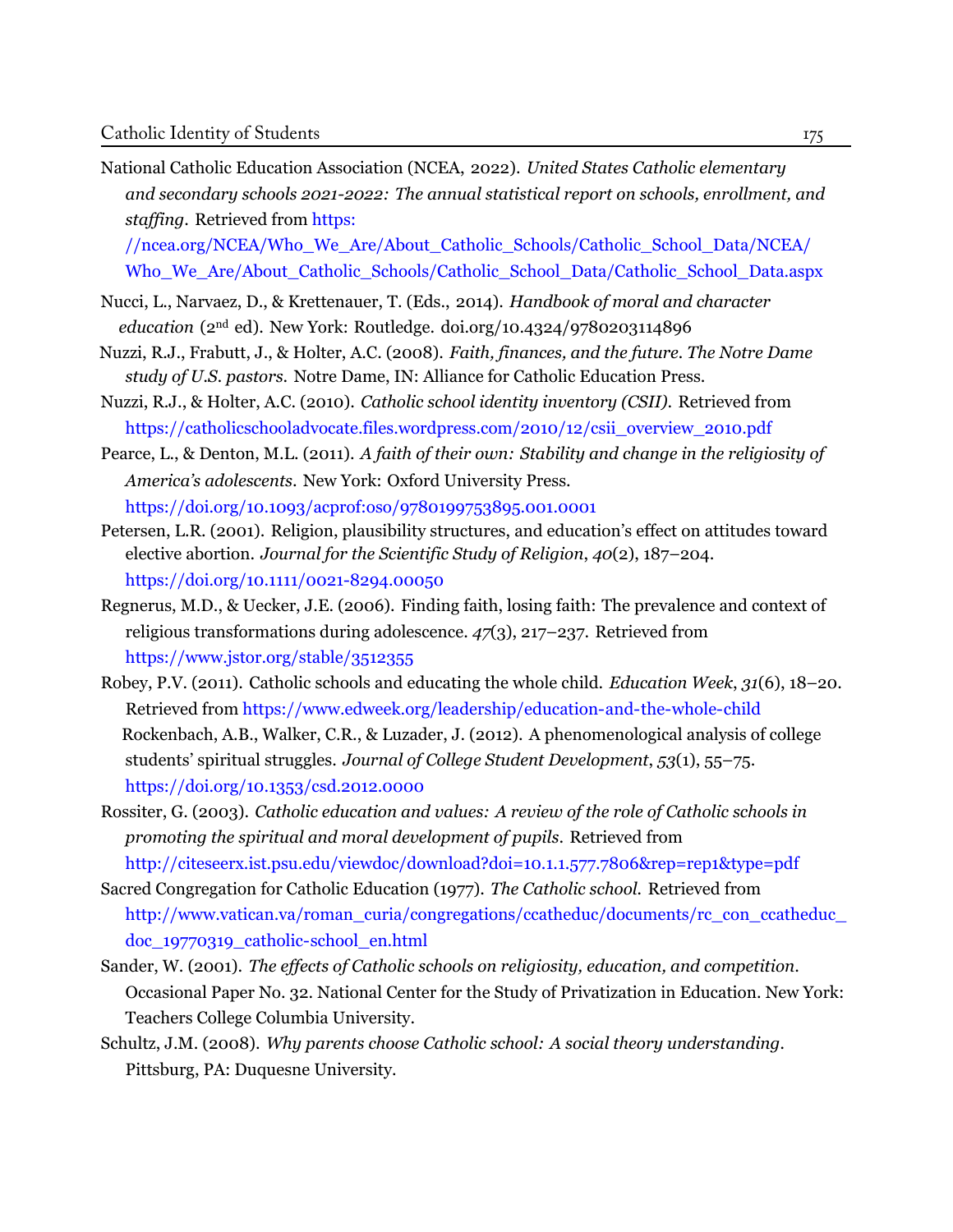- Schuttloffel, M.J. Catholic identity: The heart of Catholic education. *Journal of Catholic Education*, *16*(1), 148–154. [https://doi.org/10.15365/joce.1601082013](https://doi.org/doi.org/10.15365/joce.1601082013)
- <span id="page-18-0"></span>Schuttloffel, M.J. (2012). Catholic identity: The heart of Catholic education. *Journal of Catholic Education*, *16*(1). [https://doi.org/10.15365/joce.1601082013](https://doi.org/doi.org/10.15365/joce.1601082013)
- <span id="page-18-7"></span>Smith, C. (2017). *Religion: What it is, how it works, and why it matters*. New York: Princeton University Press. [https://doi.org/10.1515/9781400887989](https://doi.org/doi.org/10.1515/9781400887989)
- Smith, C., & Adamczyk, A. (2021). *Handing down the faith: How parents pass their religion on to the next generation*. New York: Oxford University Press. [https://doi.org/10.1093/oso/9780190093327.001.0001](https://doi.org/doi.org/10.1093/oso/9780190093327.001.0001)
- <span id="page-18-3"></span>Smith, C., Longest, K., Hill, J., & Christoffersen, K. (2014). *Young Catholic America: Emerging adults in, out of, and gone from the Church*. New York: Oxford University Press. [https://doi.org/10.1093/acprof:oso/9780199341078.001.0001](https://doi.org/doi.org/10.1093/acprof:oso/9780199341078.001.0001)
- <span id="page-18-10"></span>Smith, C., Rotolo, M., & Ritz, B. (2020). *Religious parenting: Transmitting faith and values in contemporary America*. New York: Princeton University Press. [https://doi.org/10.1515/9780691197821](https://doi.org/doi.org/10.1515/9780691197821)
- <span id="page-18-2"></span>Smith, C., & Snell, P. (2009). *Souls in transition: The religious and spiritual lives of emerging adults*. New York: Oxford University Press. [https://doi.org/10.1093/acprof:oso/9780195371796.001.0001](https://doi.org/doi.org/10.1093/acprof:oso/9780195371796.001.0001)
- Smith, E.I., & Richert, R.A. (2011, April). *The creation of belief: Chinese children's use of evolution to explain the origin of species. Poster Presentation. Biennial Meeting of the Society for Research in Child Development*. Montreal, ON, Canada.
- <span id="page-18-1"></span>Stabile, C.C. (2002). *Ensuring Catholic identity in Catholic schools*. Washington, D.C.: National Catholic Education Association.
- <span id="page-18-6"></span>Tajfel, H. (1981). *Human groups and social categories: Studies in social psychology*. Cambridge, UK: Cambridge University Press.
- <span id="page-18-9"></span>Tanner, J.L. (2006). Recentering during emerging adulthood: A critical turning point in life span human development. In Arnett, J., & Tanner, J. (Eds.), *Emerging adulthood in America: Coming of age in the 21st century* (pp. 21–55). Washington D.C.: American Psychological Association. [https://doi.org/10.1037/11381-002](https://doi.org/doi.org/10.1037/11381-002)
- <span id="page-18-8"></span>Templeton, J.L., & Eccles, J.S. (2006). The relation between spiritual development and identity processes. In Roehlkepartain, E., King, P., & Benson, L.W.P. (Eds.), *The handbook of spiritual development in childhood and adolescence* (pp. 252–265). Thousand Oaks, CA: Sage.
- <span id="page-18-5"></span>Uecker, J.E. (2008). Alternative schooling strategies and the religious lives of American adolescents. *Journal for the Scientific Study of Religion*, *47*(4), 563–584. [https://doi.org/10.1111/j.1468-5906.2008.00427.x](https://doi.org/doi.org/10.1111/j.1468-5906.2008.00427.x)
- <span id="page-18-4"></span>Uecker, J.E. (2009). Catholic schooling, Protestant schooling, and religious commitment in young